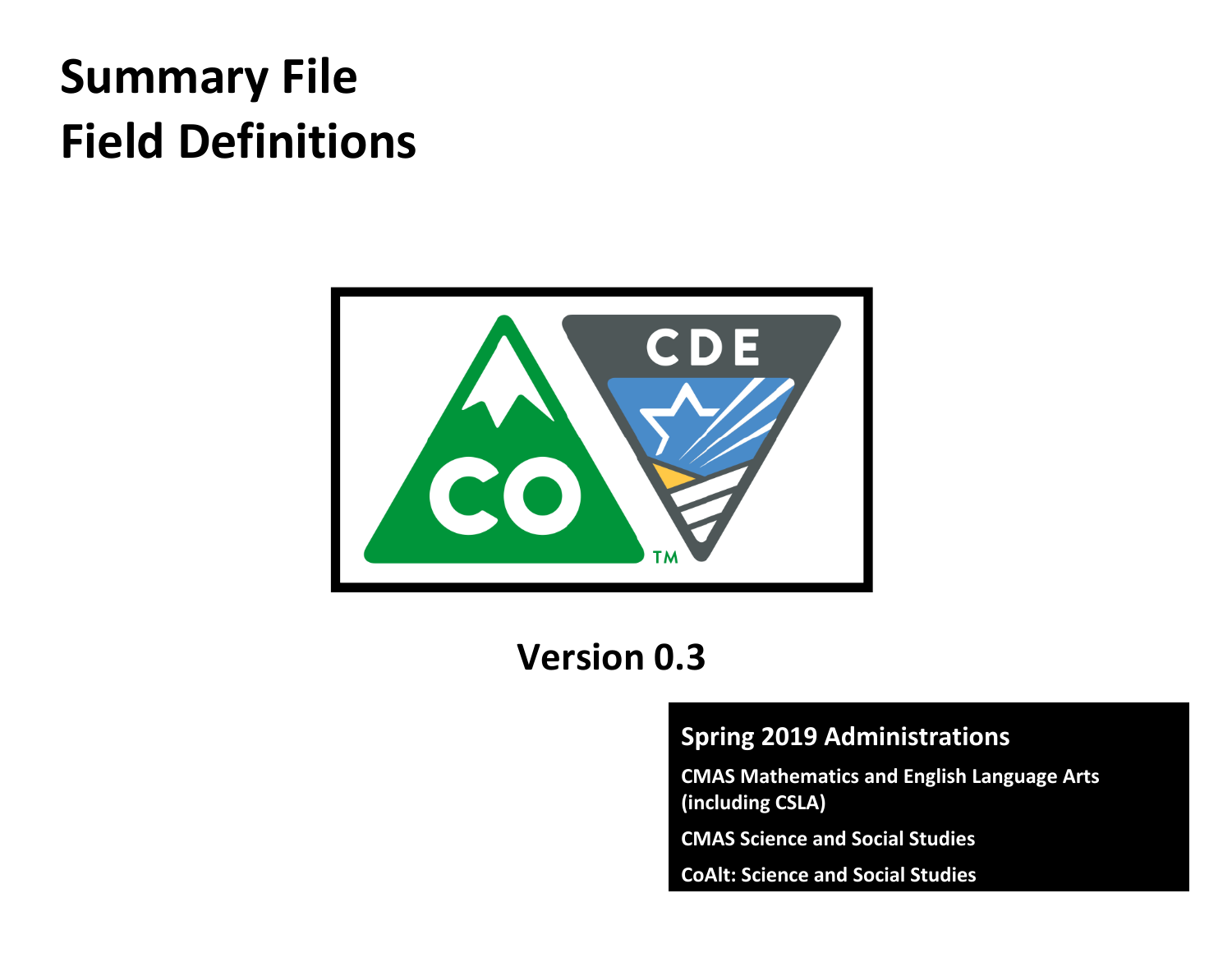

## **Document Revisions**

| <b>Revision Date</b> | <b>CMAS</b> | <b>Description</b>                    |  |  |
|----------------------|-------------|---------------------------------------|--|--|
|                      | Version     |                                       |  |  |
| 5/20/2019            | 0.1         | Initial Version Rolled Over from 2018 |  |  |
| 5/29/2019            | 0.2         | Updated for 2019                      |  |  |
| 6/3/2019             | 0.3         | <b>CDE Edits incorporated</b>         |  |  |

If assistance is needed, call 1‐888‐687‐4759 or visit *https://co.pearsonaccessnext.com/*, sign in to your account, and select Contact COLORADO Support.

Copyright 2019, Pearson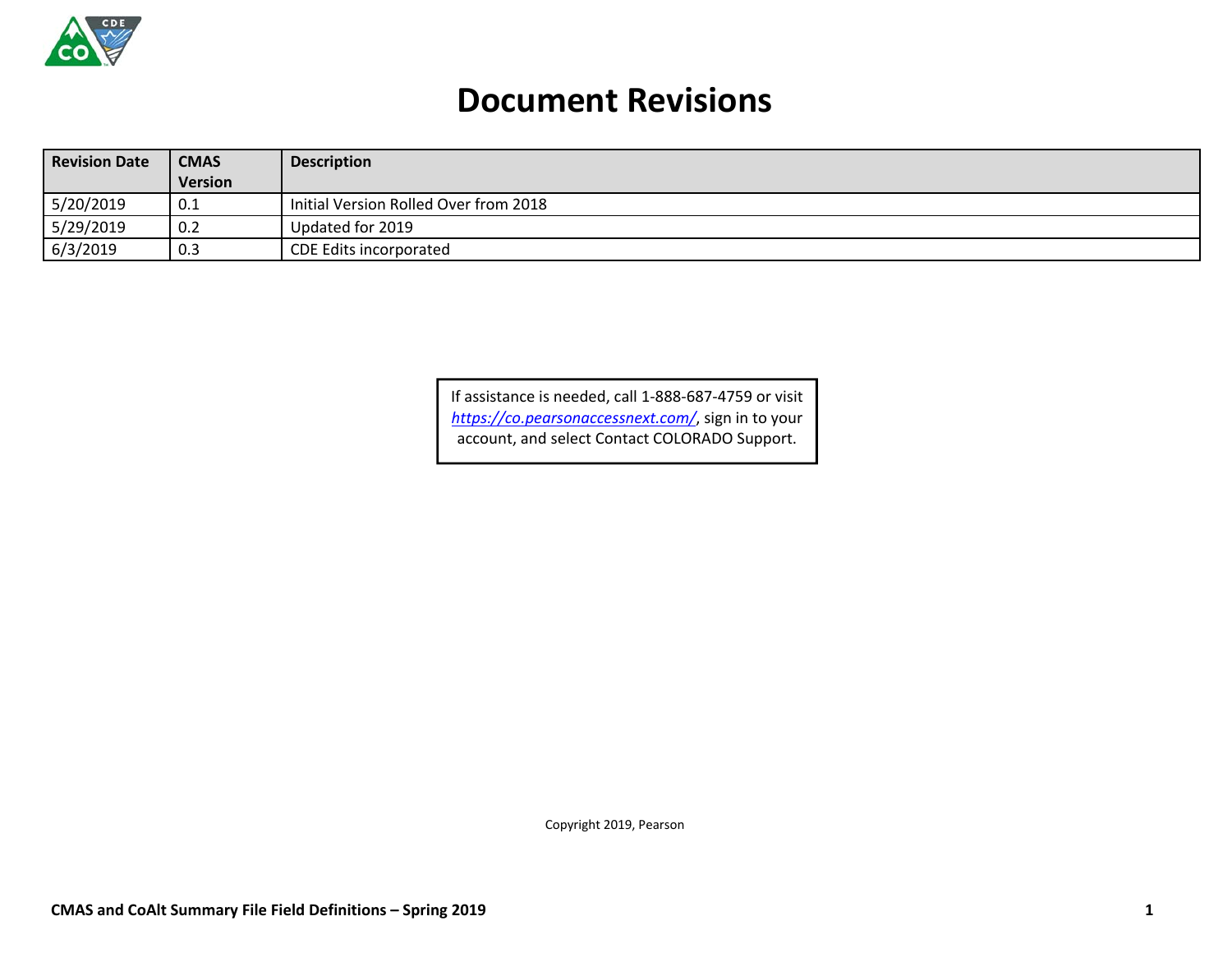#### **CO Summary File Field Definitions**

Listed below is the file layout for the CMAS science, social studies, mathematics, and English language arts (including Colorado Spanish language arts) and CoAlt science and social studies Summary Data Files and instructions for accessing the files. The district and school files are in .csv format. The first row of the file contains the headers; subsequent rows contain the data.

The **Summary Data File** (page 6) provides aggregate student performance data for the district or school. The data is aggregated at the whole district or school level as well as <sup>a</sup> number of demographic group disaggregations. Each level of aggregation is reported on <sup>a</sup> separate row. The list of reported groups is in the **Disaggregated Groups and Descriptions** table (page 3).

- Only students with scores are included in the aggregated score field calculations.
- $\bullet$ Students without scores are not included in the denominator for average scores or the percent of students in <sup>a</sup> performance level.

The district files include the aggregate data for the state (with public reporting suppression rules applied) and the district's schools in addition to the district level data.

In the Summary Data File, Columns A (Level) to AM (Total Number 1st Year in US English Learner), contain the same data as the Performance Level Summary Report. The rest of the file has the aggregate data reported on the Student Performance Report, Content Standards Roster, and Item Analysis Summary (CMAS science and social studies only). The second section of the file is not disaggregated by demographic group. Only the standards appropriate for <sup>a</sup> particular content area contain information (e.g., Standard 4 PGC and GLE fields will be blank for science).

**Note**: Some fields may be filler in the separate CMAS and CoAlt files for science and social studies.

#### **Exporting the Student Data File**

- 1. Sign into PearsonAccess<sup>next</sup>.
- 2. Select the administration from the administration dropdown in PearsonAccess<sup>next</sup>.
- 3. Select **Published Reports** under the **Reports** dropdown menu.
- 4. Click on the name of the file name to download.

#### **Importing the file into Excel**

- 1. Open Excel.
- 2. Select the **Data** tab.
- 3. In the **Get External Data** group, select **From Text**.
- 4. Locate the downloaded Student Data File.
- 5. Double‐click the file name or select the file and click **Import**.
- 6. The Text Import Wizard will open.

Step 1: Set original data type to **Delimited**. Select **Next**.

Step 2: Set delimiter to **Comma** only. Select **Next**.

Step 3: To retain leading zeros on fields (e.g., grade), first select all fields in the data preview, then select **Text** as the column data format to import data as text. Select **Finish**.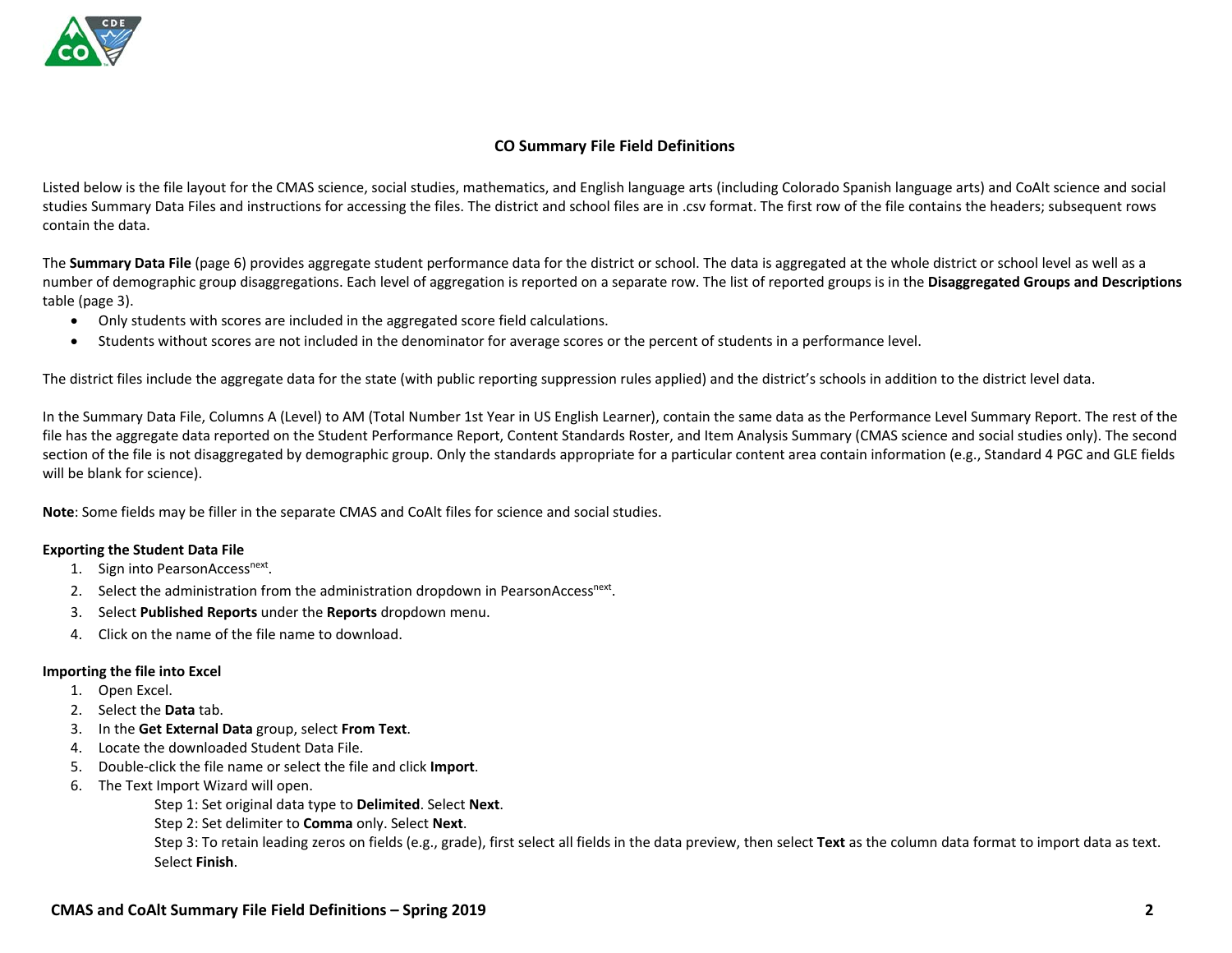#### **Disaggregated Groups and Descriptions**

| Group      | <b>Description</b>                                                 | <b>Notes</b>                                                                                                                                                                                                                                                                                                                                                                                                                                          |
|------------|--------------------------------------------------------------------|-------------------------------------------------------------------------------------------------------------------------------------------------------------------------------------------------------------------------------------------------------------------------------------------------------------------------------------------------------------------------------------------------------------------------------------------------------|
|            |                                                                    | The number of students who should have been assessed.                                                                                                                                                                                                                                                                                                                                                                                                 |
| 001        | <b>Total Number of Students</b>                                    | This group excludes the following:<br>• State and District levels - all Report Suppression Codes<br>• School level - all Report Suppression Codes and the Student Data File field Expelled = 1<br>• Students with the following invalidation codes:<br>o 01 = Took Other Assessment OR Duplicate Registration/Attempt<br>o 03 = Withdrew Before/During Testing<br>$\circ$ 07 = Medical Exemption<br>o 08 = Part Time Public and Part Time Home School |
| 002        | <b>Students with Valid Scores</b>                                  |                                                                                                                                                                                                                                                                                                                                                                                                                                                       |
| A02        | Form A Students with Valid Scores                                  |                                                                                                                                                                                                                                                                                                                                                                                                                                                       |
| <b>B02</b> | Form B Students with Valid Scores                                  |                                                                                                                                                                                                                                                                                                                                                                                                                                                       |
| 003        | Sex - Female                                                       |                                                                                                                                                                                                                                                                                                                                                                                                                                                       |
| 004        | Sex - Male                                                         |                                                                                                                                                                                                                                                                                                                                                                                                                                                       |
| 005        | Ethnicity/Race - Hispanic or Latino                                |                                                                                                                                                                                                                                                                                                                                                                                                                                                       |
| 006        | Ethnicity/Race - American Indian or Alaska Native                  |                                                                                                                                                                                                                                                                                                                                                                                                                                                       |
| 007        | Ethnicity/Race - Asian                                             |                                                                                                                                                                                                                                                                                                                                                                                                                                                       |
| 008        | Ethnicity/Race - Black or African American                         |                                                                                                                                                                                                                                                                                                                                                                                                                                                       |
| 009        | Ethnicity/Race - Native Hawaiian or Other Pacific Islander         |                                                                                                                                                                                                                                                                                                                                                                                                                                                       |
| 010        | Ethnicity/Race - White                                             |                                                                                                                                                                                                                                                                                                                                                                                                                                                       |
| 011        | Ethnicity/Race - Two or more races                                 |                                                                                                                                                                                                                                                                                                                                                                                                                                                       |
| 012        | Ethnicity/Race - Not Indicated                                     |                                                                                                                                                                                                                                                                                                                                                                                                                                                       |
| 013        | Gifted and Talented - Yes                                          |                                                                                                                                                                                                                                                                                                                                                                                                                                                       |
| 014        | Gifted and Talented - No                                           |                                                                                                                                                                                                                                                                                                                                                                                                                                                       |
| 015        | Migrant - No                                                       |                                                                                                                                                                                                                                                                                                                                                                                                                                                       |
| 016        | Migrant - Yes                                                      |                                                                                                                                                                                                                                                                                                                                                                                                                                                       |
| 017        | Economic Disadvantage Status - Free/Reduced Lunch Eligible         |                                                                                                                                                                                                                                                                                                                                                                                                                                                       |
| 018        | Economic Disadvantage Status - Not Eligible for Free/Reduced Lunch |                                                                                                                                                                                                                                                                                                                                                                                                                                                       |
| 019        | Students with Disabilities = IEP - Yes                             |                                                                                                                                                                                                                                                                                                                                                                                                                                                       |
| 020        | Students with Disabilities = IEP - No                              |                                                                                                                                                                                                                                                                                                                                                                                                                                                       |
| 021        | Students with Disabilities = 504                                   |                                                                                                                                                                                                                                                                                                                                                                                                                                                       |
| 022        | $AUT = Autism$                                                     |                                                                                                                                                                                                                                                                                                                                                                                                                                                       |
| 023        | DB = Deaf-blindness                                                |                                                                                                                                                                                                                                                                                                                                                                                                                                                       |
| 024        | DD = Developmental delay                                           |                                                                                                                                                                                                                                                                                                                                                                                                                                                       |
| 025        | <b>EMN</b> = Emotional disturbance                                 |                                                                                                                                                                                                                                                                                                                                                                                                                                                       |
| 026        | $HI = Hearing impairment$                                          |                                                                                                                                                                                                                                                                                                                                                                                                                                                       |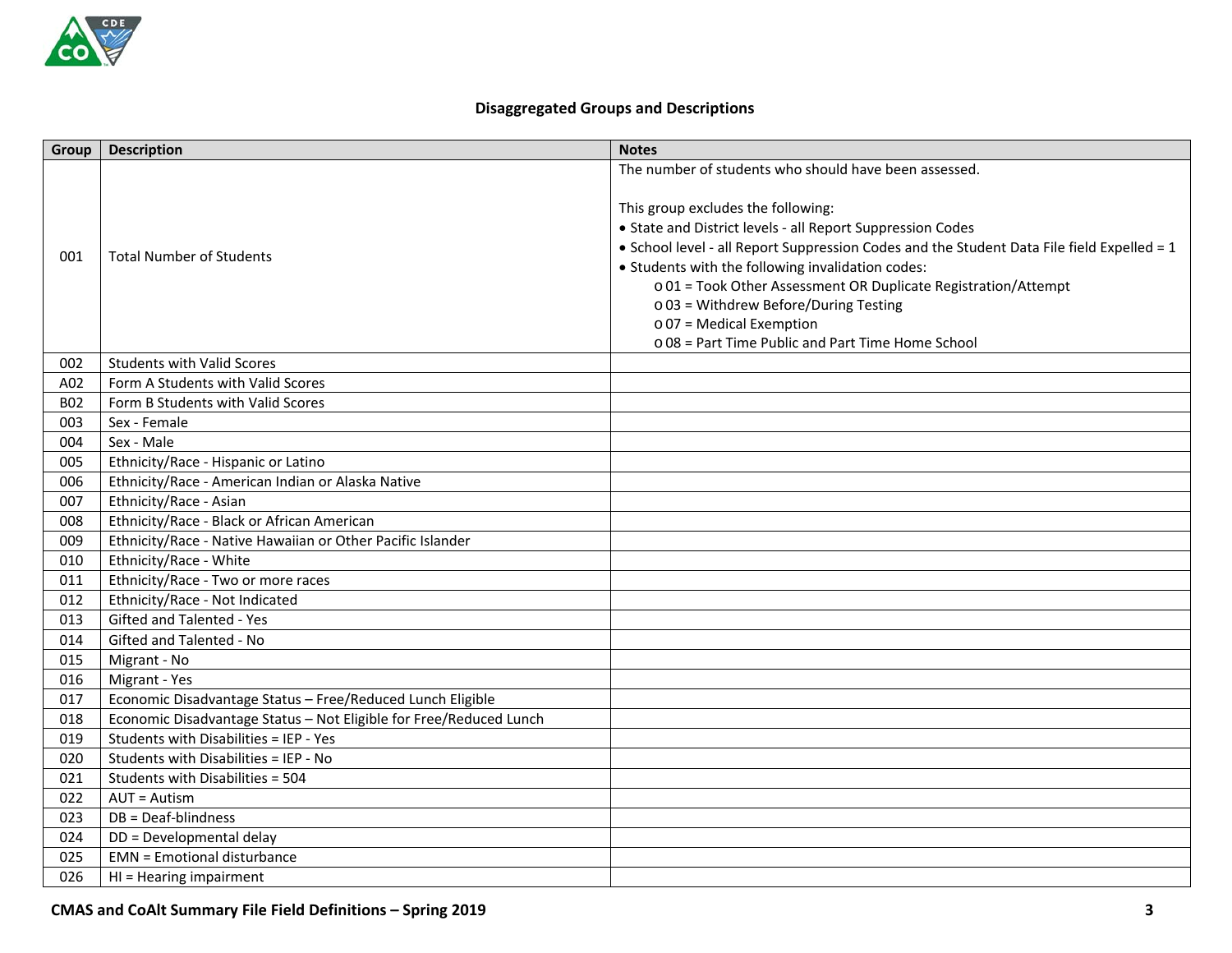

| Group | <b>Description</b>                             | <b>Notes</b> |
|-------|------------------------------------------------|--------------|
| 027   | ID = Intellectual disability                   |              |
| 028   | MD = Multiple disabilities                     |              |
| 029   | OI = Orthopedic impairment                     |              |
| 030   | OHI = Other health impairment                  |              |
| 031   | SLD = Specific learning disability             |              |
| 032   | SLI = Speech or language impairment            |              |
| 033   | TBI = Traumatic brain injury                   |              |
| 034   | VI = Visual impairment                         |              |
| 035   | Primary Disability Blank = None                |              |
| 036   | Homeless - No                                  |              |
| 037   | Homeless - Yes, parent/guardian custody        |              |
| 038   | Homeless - Yes, not in parent/guardian custody |              |
| 039   | Language Background - English                  |              |
| 040   | Language Background - Spanish                  |              |
| 041   | Language Background - Other                    |              |
| 042   | Language Background - Not Indicated            |              |
| 043   | Language Proficiency - NEP                     |              |
| 044   | Language Proficiency - LEP                     |              |
| 045   | Language Proficiency - NEP and LEP             |              |
| 046   | Language Proficiency - Not NEP or LEP          |              |
| 047   | Language Proficiency - PHLOTE                  |              |
| 048   | Language Proficiency - FELL                    |              |
| 049   | Language Proficiency - FEP - Monitor Year 1    |              |
| 050   | Language Proficiency - FEP - Monitor Year 2    |              |
| 051   | Language Proficiency - FEP - Exited Year 1     |              |
| 052   | Language Proficiency - FEP - Exited Year 2     |              |
| 053   | Language Proficiency - English Background      |              |
| 054   | Language Instruction Program - No              |              |
| 055   | Language Instruction Program - ESL or ELD      |              |
| 056   | Language Instruction Program - Dual Language   |              |
| 057   | Language Instruction Program - Transitional    |              |
| 058   | Language Instruction Program - Content Classes |              |
| 059   | Language Instruction Program - Newcomer        |              |
| 060   | Language Instruction Program - Other           |              |
| 061   | Language Instruction Program - Parent Choice   |              |
| 062   | Title I - No                                   |              |
| 063   | Title I - Yes                                  |              |
| 064   | Continuous in District - No                    |              |
| 065   | Continuous in District - Yes                   |              |
| 067   | Continuous in School - No                      |              |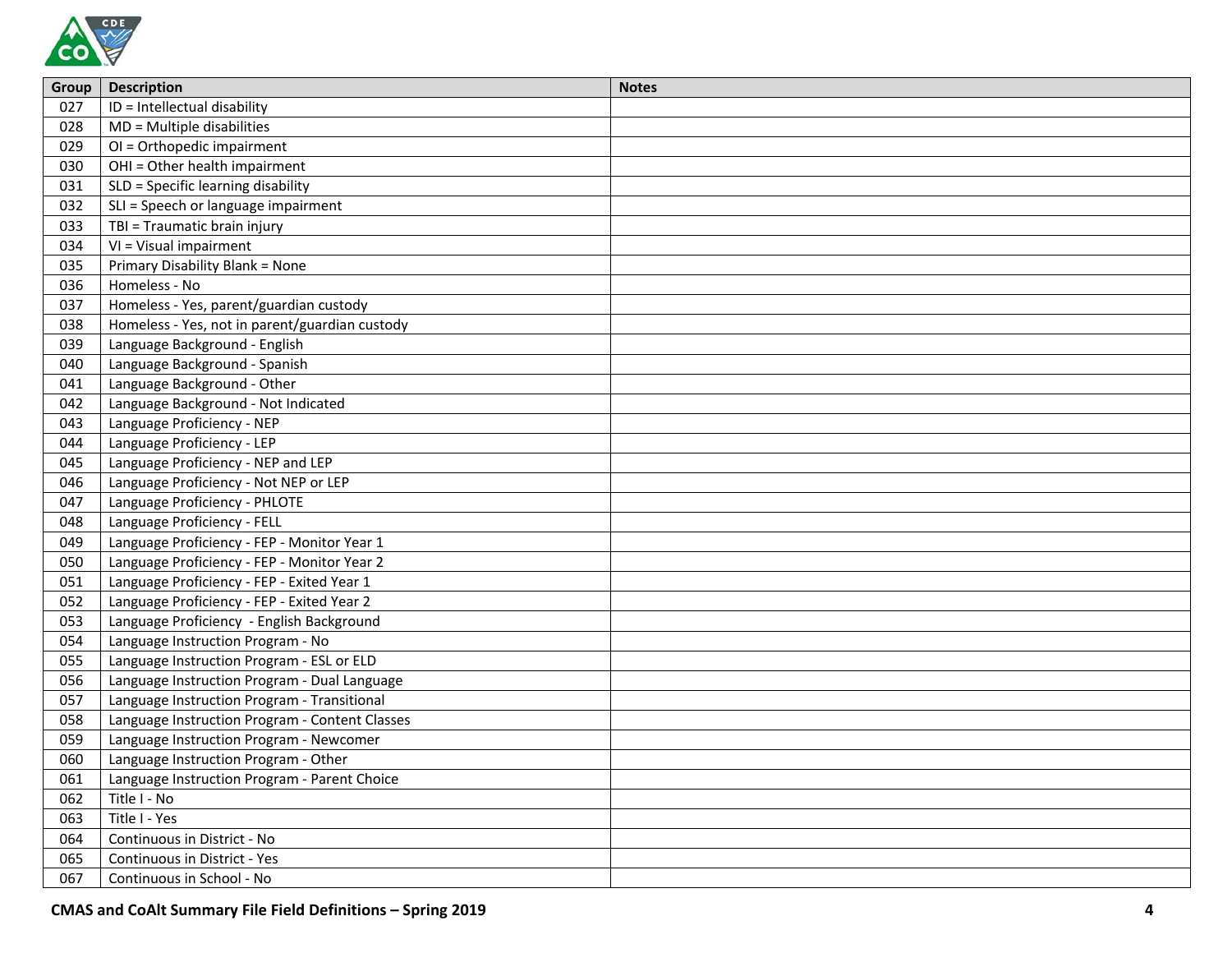

| <b>Group</b> | <b>Description</b>                                                 | <b>Notes</b>                      |
|--------------|--------------------------------------------------------------------|-----------------------------------|
| 068          | Continuous in School - Yes                                         |                                   |
| 070          | <b>Color Contrast</b>                                              | Science/SS and Math/ELA/CSLA Only |
| 072          | Accommodations - Other                                             | CoAlt Only                        |
| 073          | Assistive Technology with Braille                                  | Math/ELA/CSLA Only                |
| 074          | <b>Assistive Technology</b>                                        | CoAlt and Math/ELA/CSLA Only      |
| 075          | Auditory Presentation - Signer/Language Other than English/Spanish | Science/SS and Math/ELA/CSLA Only |
| 076          | <b>Auditory Presentation - Oral Script</b>                         | Science/SS and Math/ELA/CSLA Only |
| 077          | <b>Braille</b>                                                     |                                   |
| 078          | <b>Calculation Device or Chart or Counters</b>                     | Math Only                         |
| 079          | Directions in Native Language - Spanish                            | Science/SS and Math/ELA/CSLA Only |
| 080          | Directions in Native Language - Translator                         | Science/SS and Math/ELA/CSLA Only |
| 081          | <b>Extended Time - EL</b>                                          | Science/SS and Math/ELA/CSLA Only |
| 082          | Extended Time - IEP504                                             | Science/SS and Math/ELA/CSLA Only |
| 083          | <b>Extended Time - Both</b>                                        | Science/SS and Math/ELA/CSLA Only |
| 084          | Eye Gaze                                                           | CoAlt Only                        |
| 085          | Large Print                                                        | Science/SS and Math/ELA/CSLA Only |
| 086          | Modified Picture Symbols                                           | CoAlt Only                        |
| 087          | Non-English Response - Spanish Written                             | Science/SS and Math/ELA/CSLA Only |
| 088          | Non-English Response - Spanish Oral                                | Science/SS and Math/ELA/CSLA Only |
| 089          | Non-English Response - Language other than English/Spanish Written | Science/SS and Math/ELA/CSLA Only |
| 090          | Non-English Response - Language other than English/Spanish Oral    | Science/SS and Math/ELA/CSLA Only |
| 091          | Objects                                                            | CoAlt Only                        |
| 092          | <b>Response Accommodation - Technology</b>                         | Science/SS and Math/ELA/CSLA Only |
| 093          | Response Accommodation - Scribe/Signer                             | Science/SS and Math/ELA/CSLA Only |
| 094          | Sign Language                                                      | CoAlt Only                        |
| 095          | Spanish - Paper                                                    | Science/SS and Math/ELA/CSLA Only |
| 096          | Auditory Presentation - Text-To-Speech                             | Science/SS and Math/ELA/CSLA Only |
| 097          | Auditory Presentation - Text-To-Speech Spanish and Online Spanish  | Science/SS and Math/ELA/CSLA Only |
| 098          | Translation into Native Language                                   | CoAlt Only                        |
| 099          | <b>Word Prediction</b>                                             | Science/SS and Math/ELA/CSLA Only |
| 100          | Word to Word Dictionary                                            | Science/SS and Math/ELA/CSLA Only |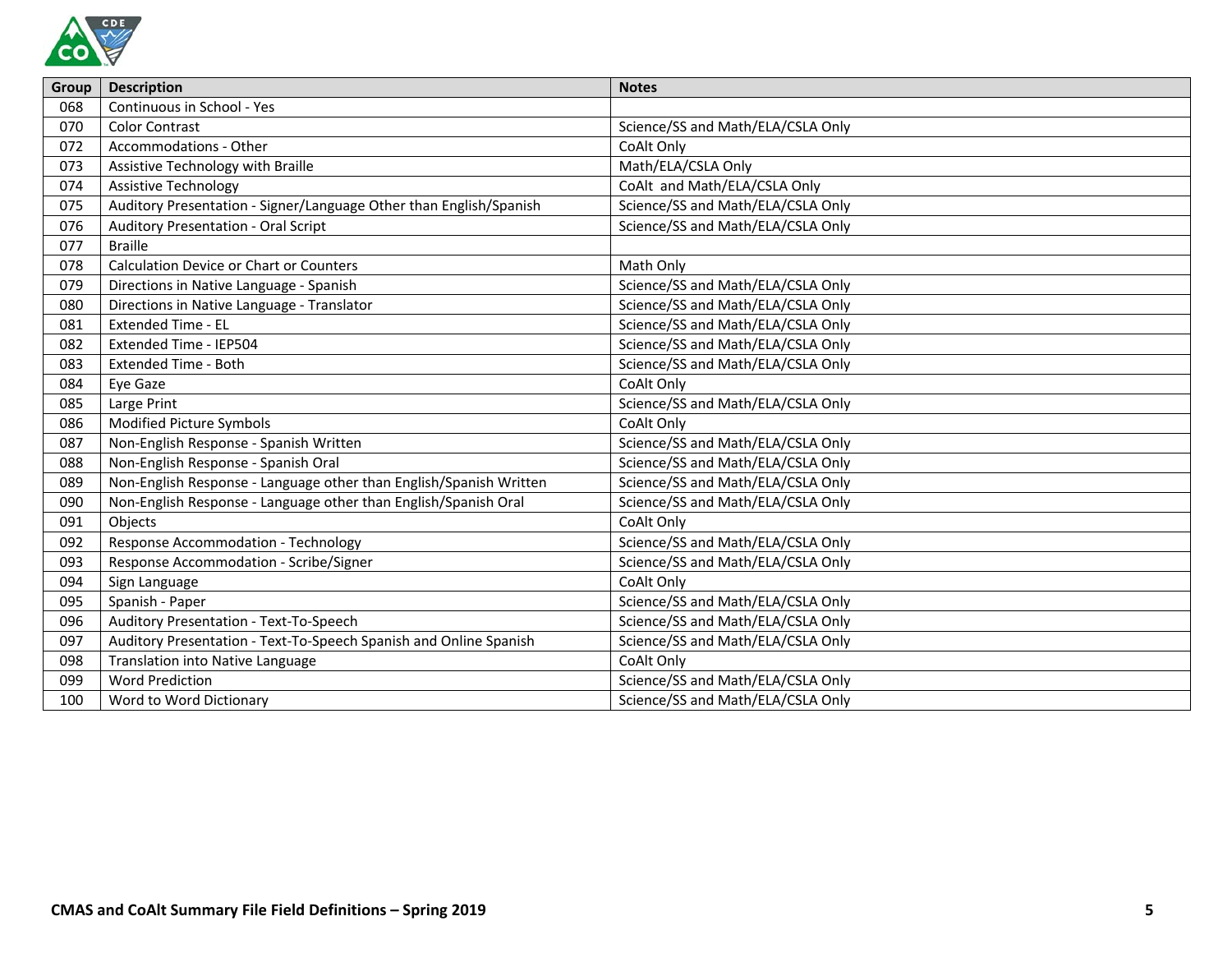

| <b>Column</b><br>Letter | <b>Field Name</b>                | <b>Field</b><br><b>Length</b> | <b>Valid Values</b> | <b>Notes</b>                                                 |
|-------------------------|----------------------------------|-------------------------------|---------------------|--------------------------------------------------------------|
| A                       | Level                            | $\mathbf{1}$                  | $C = State$         |                                                              |
|                         |                                  |                               | $D = District$      |                                                              |
|                         |                                  |                               | $S =$ School        |                                                              |
| B                       | Group                            | $\overline{3}$                | $0 - 9$             | View 'Disaggregated Groups and Descriptions' on pages 3-5 of |
|                         |                                  |                               | A02                 | this document for valid values in 'Group' column             |
|                         |                                  |                               | <b>B02</b>          |                                                              |
|                         |                                  |                               | <b>Blank</b>        |                                                              |
| C                       | <b>Group Name</b>                | 65                            | $A-Z$               | View 'Disaggregated Groups and Descriptions' on pages 3-5 of |
|                         |                                  |                               | $0 - 9$             | this document for valid values in 'Group' column             |
|                         |                                  |                               | <b>Blank</b>        |                                                              |
| D                       | Administration                   | 8                             | $cmas19 = CMAS$     |                                                              |
|                         |                                  |                               | $coalt19 = CoAlt$   |                                                              |
| E.                      | Responsible District/School Code | 8                             | $0-9$               | District: DDDD0000                                           |
|                         |                                  |                               |                     | School: DDDDSSSS                                             |
| F                       | Responsible District/School Name | 35                            | $A-Z$               | District: District Name                                      |
|                         |                                  |                               | $0 - 9$             | School: School Name                                          |
| G                       | Grade                            | $\overline{2}$                | 03                  | $HS = Grade 11$                                              |
|                         |                                  |                               | 04                  | $AG = All grades$                                            |
|                         |                                  |                               | 05                  | 35 = Math and ELA grades 3 through 5                         |
|                         |                                  |                               | 06                  | 68 = Math and ELA grades 6 through 8                         |
|                         |                                  |                               | 07                  |                                                              |
|                         |                                  |                               | 08                  |                                                              |
|                         |                                  |                               | <b>HS</b>           |                                                              |
|                         |                                  |                               | AG                  |                                                              |
|                         |                                  |                               | 35                  |                                                              |
|                         |                                  |                               | 68                  |                                                              |
|                         |                                  |                               | <b>Blank</b>        |                                                              |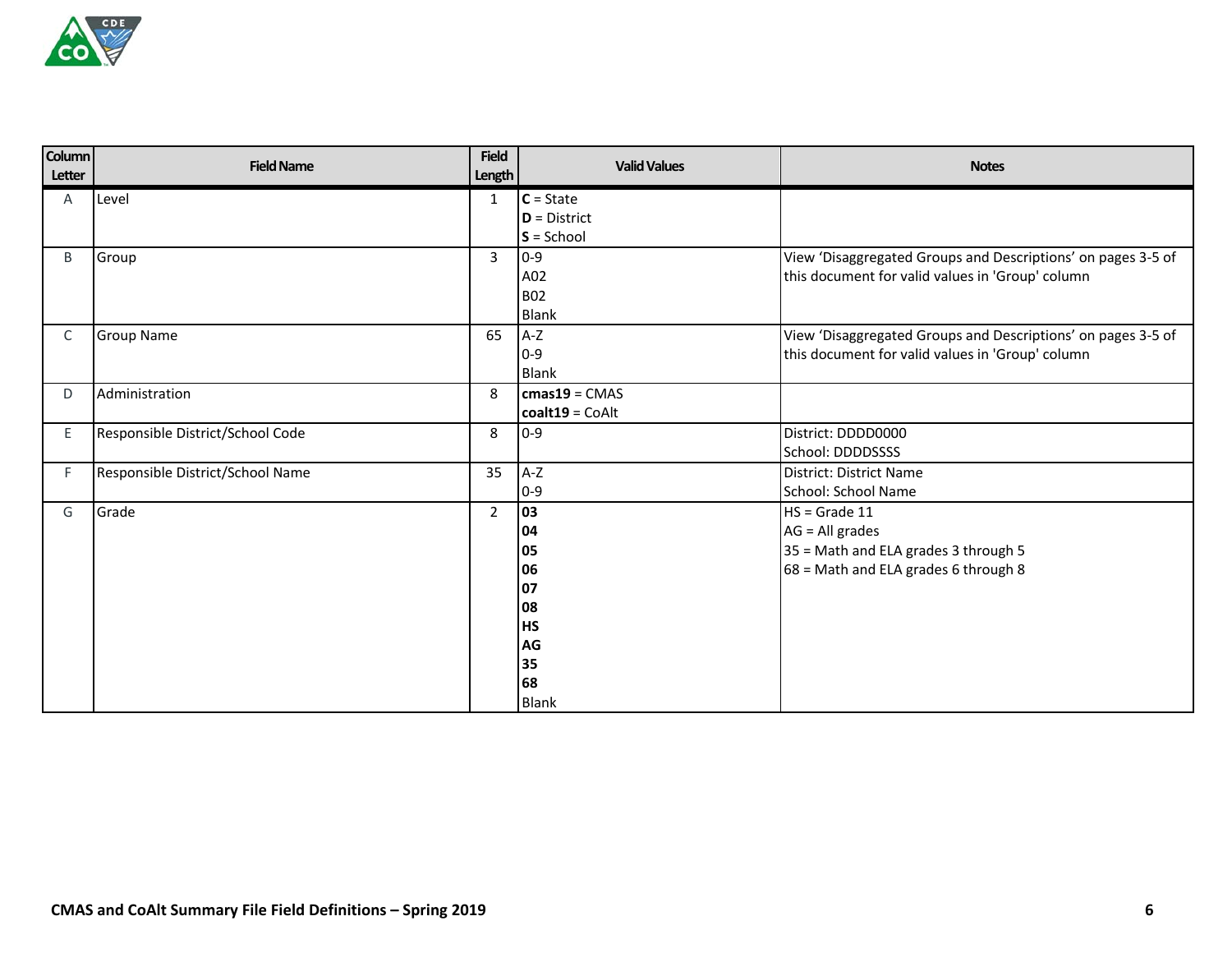

| <b>Column</b><br>Letter | <b>Field Name</b>             | <b>Field</b><br>Length | <b>Valid Values</b>                   | <b>Notes</b>                             |
|-------------------------|-------------------------------|------------------------|---------------------------------------|------------------------------------------|
| H                       | <b>Test Code</b>              | 5                      | Identifier assigned to the test name. | MAT03 = Grade 3 Math                     |
|                         |                               |                        |                                       | MAT04 = Grade 4 Math                     |
|                         |                               |                        |                                       | MAT05 = Grade 5 Math                     |
|                         |                               |                        |                                       | MAT06 = Grade 6 Math                     |
|                         |                               |                        |                                       | MAT07 = Grade 7 Math                     |
|                         |                               |                        |                                       | MAT08 = Grade 8 Math                     |
|                         |                               |                        |                                       | <b>ELA03</b> = Grade 3 ELA/L             |
|                         |                               |                        |                                       | <b>ELA04</b> = Grade 4 ELA/L             |
|                         |                               |                        |                                       | <b>ELA05</b> = Grade 5 ELA/L             |
|                         |                               |                        |                                       | <b>ELA06</b> = Grade 6 ELA/L             |
|                         |                               |                        |                                       | <b>ELA07</b> = Grade 7 ELA/L             |
|                         |                               |                        |                                       | <b>ELA08</b> = Grade 8 ELA/L             |
|                         |                               |                        |                                       | SLA03 = Grade 3 CSLA                     |
|                         |                               |                        |                                       | SLA04 = Grade 4 CSLA                     |
|                         |                               |                        |                                       | <b>SS04S</b> = Grade 4 Social Studies    |
|                         |                               |                        |                                       | $SC05S = Grade 5 Science$                |
|                         |                               |                        |                                       | <b>SS07S</b> = Grade 7 Social Studies    |
|                         |                               |                        |                                       | <b>SC08S</b> = Grade 8 Science           |
|                         |                               |                        |                                       | <b>SCHSS</b> = High School Science       |
|                         |                               |                        |                                       | $SSO4A = Grade 4 Social Studies$         |
|                         |                               |                        |                                       | <b>SC05A</b> = Grade 5 Science           |
|                         |                               |                        |                                       | <b>SS07A</b> = Grade 7 Social Studies    |
|                         |                               |                        |                                       | <b>SC08A</b> = Grade 8 Science           |
|                         |                               |                        |                                       | <b>SCHSA</b> = High School Science       |
|                         |                               |                        |                                       | <b>ELAAG</b> = All Grades ELA            |
|                         |                               |                        |                                       | <b>SLAAG</b> = All Grades CSLA           |
|                         |                               |                        |                                       | <b>MATAG</b> = All Grades Math           |
|                         |                               |                        |                                       | ELA35 = Grades 3-5 ELA                   |
|                         |                               |                        |                                       | MAT35 = Grades 3-5 Math                  |
|                         |                               |                        |                                       | <b>ELA68</b> = Grades 6-8 ELA            |
|                         |                               |                        |                                       | MAT68 = Grades 6-8 Math                  |
|                         |                               |                        |                                       | <b>SCAGS</b> = All Grades Science        |
|                         |                               |                        |                                       | <b>SSAGS</b> = All Grades Social Studies |
| $\mathbf{I}$            | Overall Mean Scale Score      | $\overline{3}$         | $0-9$                                 | Valid for groups 002, A02, and B02 only  |
|                         |                               |                        | <b>Blank</b>                          |                                          |
| J                       | <b>Total Number - Overall</b> | $\overline{7}$         | $0-9$                                 | <b>Total Number of Students</b>          |
|                         |                               |                        | <b>Blank</b>                          |                                          |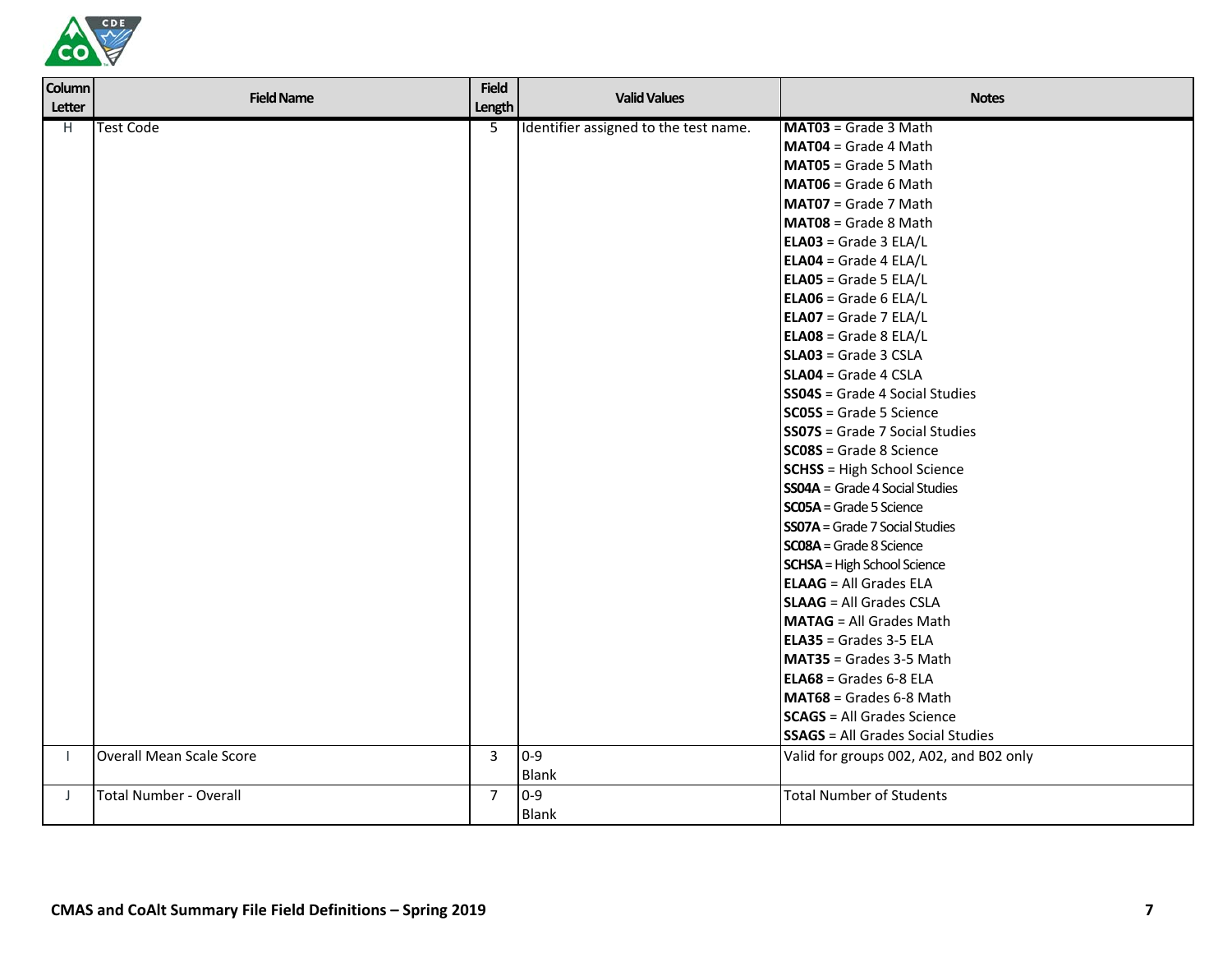

| <b>Column</b><br>Letter | <b>Field Name</b>                  | <b>Field</b><br>Length | <b>Valid Values</b>    | <b>Notes</b>                                                                                                                         |
|-------------------------|------------------------------------|------------------------|------------------------|--------------------------------------------------------------------------------------------------------------------------------------|
| K                       | Total Number - Performance Level 1 | $\overline{7}$         | $0 - 9$                | Not valid for groups 001, A02, B02                                                                                                   |
|                         |                                    |                        | Blank                  |                                                                                                                                      |
|                         |                                    |                        |                        | Math/ELA - Did Not Meet                                                                                                              |
|                         |                                    |                        |                        | SCI/SS - Partially Met                                                                                                               |
|                         |                                    |                        |                        | CoAlt - Emerging                                                                                                                     |
| L.                      | Percent - Performance Level 1      | 6                      | $0.0 - 100.0$<br>Blank | Not valid for groups 001, A02, B02                                                                                                   |
|                         |                                    |                        |                        | Math/ELA - Did Not Meet                                                                                                              |
|                         |                                    |                        |                        | SCI/SS - Partially Met                                                                                                               |
|                         |                                    |                        |                        | CoAlt - Emerging                                                                                                                     |
| M                       | Total Number - Performance Level 2 | $\overline{7}$         | $0 - 9$                | Not valid for groups 001, A02, B02                                                                                                   |
|                         |                                    |                        | <b>Blank</b>           |                                                                                                                                      |
|                         |                                    |                        |                        | Math/ELA - Partially Met                                                                                                             |
|                         |                                    |                        |                        | SCI/SS - Approaching                                                                                                                 |
|                         |                                    |                        |                        | CoAlt - Approaching                                                                                                                  |
| N.                      | Percent - Performance Level 2      | 6                      | $0.0 - 100.0$          | Not valid for groups 001, A02, B02                                                                                                   |
|                         |                                    |                        | <b>Blank</b>           |                                                                                                                                      |
|                         |                                    |                        |                        | Math/ELA - Partially Met                                                                                                             |
|                         |                                    |                        |                        | SCI/SS - Approaching                                                                                                                 |
|                         |                                    |                        |                        | CoAlt - Approaching                                                                                                                  |
| $\circ$                 | Total Number - Performance Level 3 | $\overline{7}$         | $0 - 9$                | Not valid for groups 001, A02, B02                                                                                                   |
|                         |                                    |                        | Blank                  |                                                                                                                                      |
|                         |                                    |                        |                        | Math/ELA - Approaching                                                                                                               |
|                         |                                    |                        |                        | SCI/SS - Met                                                                                                                         |
|                         |                                    |                        |                        | CoAlt - At Target                                                                                                                    |
| P                       | Percent - Performance Level 3      | 6                      | $0.0 - 100.0$          | Not valid for groups 001, A02, B02                                                                                                   |
|                         |                                    |                        | Blank                  |                                                                                                                                      |
|                         |                                    |                        |                        | Math/ELA - Approaching                                                                                                               |
|                         |                                    |                        |                        | SCI/SS - Met                                                                                                                         |
|                         |                                    |                        |                        | CoAlt - At Target                                                                                                                    |
| Q                       | Total Number - Performance Level 4 | $\overline{7}$         | $0 - 9$                | Not valid for groups 001, A02, B02                                                                                                   |
|                         |                                    |                        | Blank                  |                                                                                                                                      |
|                         |                                    |                        |                        |                                                                                                                                      |
|                         |                                    |                        |                        |                                                                                                                                      |
|                         |                                    |                        |                        |                                                                                                                                      |
|                         |                                    |                        |                        |                                                                                                                                      |
|                         |                                    |                        |                        |                                                                                                                                      |
|                         |                                    |                        |                        |                                                                                                                                      |
|                         |                                    |                        |                        | CoAlt - Advanced                                                                                                                     |
| $\mathsf{R}$            | Percent - Performance Level 4      | 6                      | $0.0 - 100.0$<br>Blank | Math/ELA - Met<br>SCI/SS - Exceeded<br>CoAlt - Advanced<br>Not valid for groups 001, A02, B02<br>Math/ELA - Met<br>SCI/SS - Exceeded |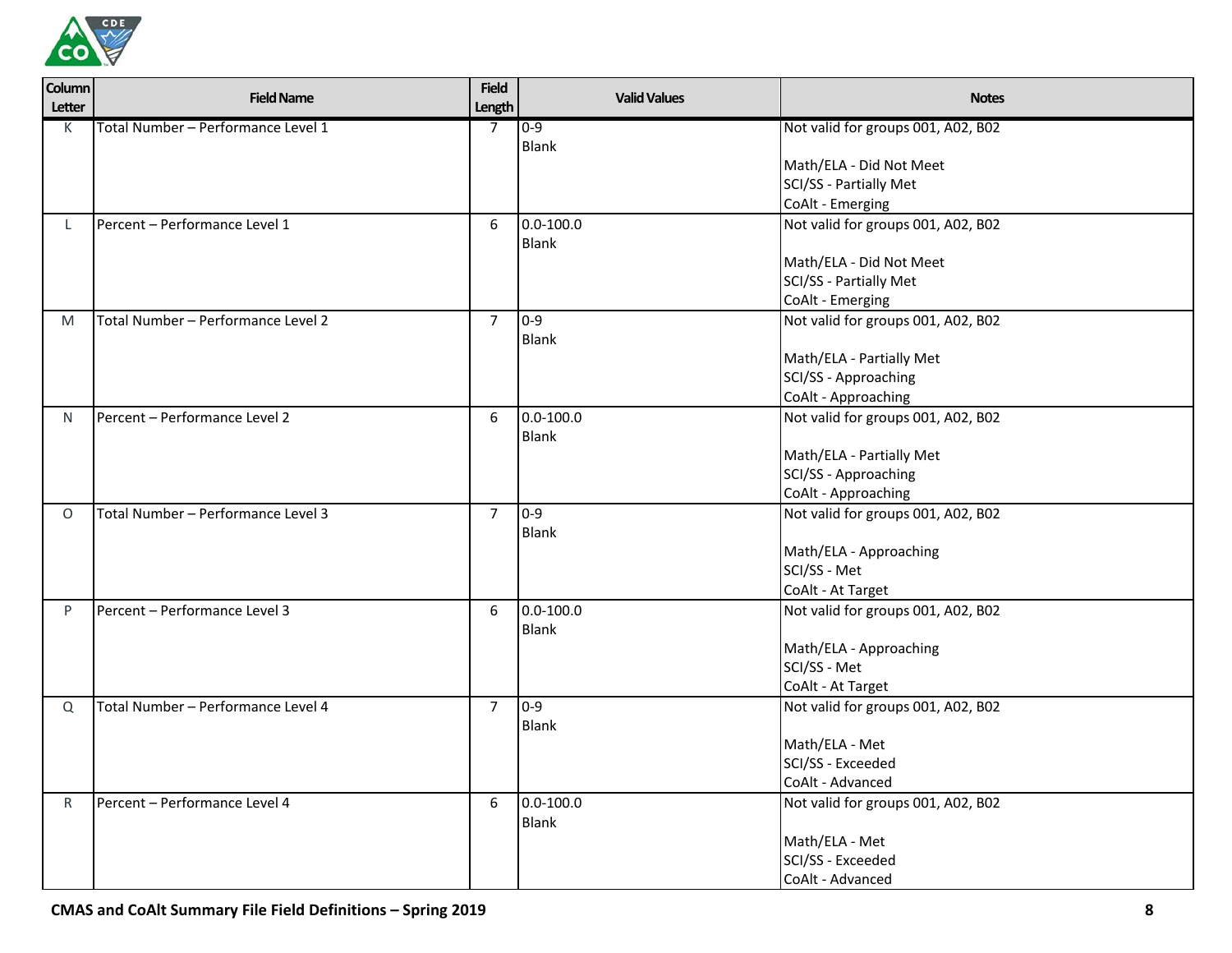

| Column<br><b>Letter</b> | <b>Field Name</b>                                     | <b>Field</b><br>Length | <b>Valid Values</b>     | <b>Notes</b>                                         |
|-------------------------|-------------------------------------------------------|------------------------|-------------------------|------------------------------------------------------|
| S                       | Total Number - Performance Level 5                    | 7                      | $0 - 9$                 | Not valid for groups 001, A02, B02                   |
|                         |                                                       |                        | Blank                   |                                                      |
|                         |                                                       |                        |                         | Math/ELA - Exceeded                                  |
|                         |                                                       |                        |                         | SCI/SS - N/A                                         |
|                         | Percent - Performance Level 5                         |                        | $0.0 - 100.0$           | CoAlt - N/A                                          |
| T.                      |                                                       | 6                      | <b>Blank</b>            | Not valid for groups 001, A02, B02                   |
|                         |                                                       |                        |                         | Math/ELA - Exceeded                                  |
|                         |                                                       |                        |                         | SCI/SS - N/A                                         |
|                         |                                                       |                        |                         | CoAlt - N/A                                          |
| U                       | Total Number - No Scores Reported                     | $\overline{7}$         | $0 - 9$                 | Not valid for groups 002, A02, B02                   |
|                         |                                                       |                        | <b>Blank</b>            |                                                      |
| V                       | Percent - No Scores                                   | 3                      | $0 - 100$               | $0 =$ For group 002, A02, B02                        |
|                         |                                                       |                        | <b>Blank</b>            |                                                      |
| W                       | Filler Field                                          | 3                      | N/A                     |                                                      |
| X                       | Overall Number Performance Levels 3 and 4 or 4 and 5  | 6                      | $0 - 9$                 | Not valid for groups 001, A02, B02                   |
|                         |                                                       |                        | <b>Blank</b>            |                                                      |
|                         |                                                       |                        |                         | <b>CMAS - Met and Exceeded</b>                       |
|                         |                                                       |                        |                         | CoAlt - At Target and Advanced                       |
| Y                       | Overall Percent Performance Levels 3 and 4 or 4 and 5 | 6                      | $0.0 - 100.0$           | Not valid for groups 001, A02, B02                   |
|                         |                                                       |                        | Blank                   |                                                      |
|                         |                                                       |                        |                         | <b>CMAS - Met and Exceeded</b>                       |
|                         |                                                       |                        |                         | CoAlt - At Target and Advanced                       |
| Ζ                       | <b>Total Number Scored Student Records</b>            | 6                      | $0 - 9$                 | Number of Valid Scores                               |
|                         |                                                       |                        | <b>Blank</b>            |                                                      |
| AA                      | Total Number Other Assessment OR Duplicate            | 6                      | $0 - 9$                 | Valid for group 001 only, blank for all other groups |
|                         |                                                       |                        | <b>Blank</b><br>$0 - 9$ |                                                      |
| AB                      | Total Number Interrupted and Not Completed            | 6                      |                         | Valid for group 001 only, blank for all other groups |
| AC                      | <b>Total Number Withdrew Before/During Testing</b>    | 6                      | Blank<br>$0 - 9$        | Valid for group 001 only, blank for all other groups |
|                         |                                                       |                        | Blank                   |                                                      |
| AD                      | <b>Total Number Student Test Refusal</b>              | 6                      | $0 - 9$                 | Valid for group 001 only, blank for all other groups |
|                         |                                                       |                        | <b>Blank</b>            |                                                      |
| AE                      | <b>Total Number State Use</b>                         | 6                      | $0 - 9$                 | Valid for group 001 only, blank for all other groups |
|                         |                                                       |                        | <b>Blank</b>            |                                                      |
| AF                      | <b>Total Number Non-approved Accommodation</b>        | 6                      | $0 - 9$                 | Valid for group 001 only, blank for all other groups |
|                         |                                                       |                        | <b>Blank</b>            |                                                      |
| AG                      | <b>Total Number Misadministration</b>                 | 6                      | $0 - 9$                 | Valid for group 001 only, blank for all other groups |
|                         |                                                       |                        | <b>Blank</b>            |                                                      |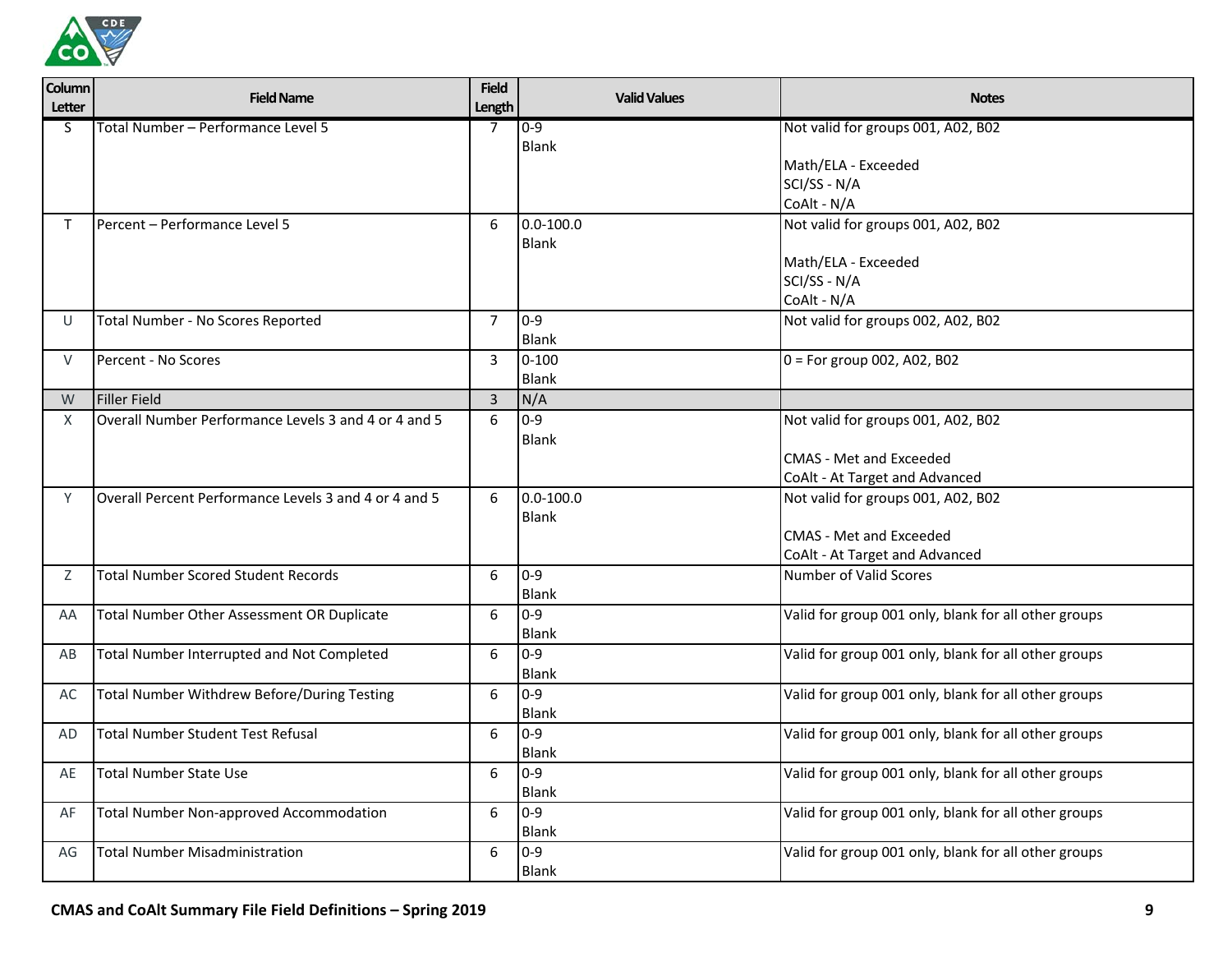

| <b>Column</b><br>Letter | <b>Field Name</b>                           | <b>Field</b><br>Length | <b>Valid Values</b> | <b>Notes</b>                                         |
|-------------------------|---------------------------------------------|------------------------|---------------------|------------------------------------------------------|
| AH                      | <b>Total Number Medical Exemption</b>       | b                      | $0 - 9$             | Valid for group 001 only, blank for all other groups |
|                         |                                             |                        | Blank               |                                                      |
| Al                      | Total Number Part Time Public/Home School   | 6                      | $10-9$              | Valid for group 001 only, blank for all other groups |
|                         |                                             |                        | <b>Blank</b>        |                                                      |
| AJ                      | <b>Total Number Parent Excuse</b>           | 6                      | $10-9$              | Valid for group 001 only, blank for all other groups |
|                         |                                             |                        | Blank               |                                                      |
| AK                      | <b>Total Number Not Attempted</b>           | 6                      | $10-9$              | Valid for group 001 only, blank for all other groups |
|                         |                                             |                        | <b>Blank</b>        |                                                      |
| AL                      | <b>Total Number Absent</b>                  | 6                      | $0 - 9$             | Valid for group 001 only, blank for all other groups |
|                         |                                             |                        | <b>Blank</b>        |                                                      |
| <b>AM</b>               | Total Number 1st Year in US English Learner | 6                      | $10-9$              | Blank for SCI/SS and CoAlt and Math                  |
|                         |                                             |                        | <b>Blank</b>        | Valid for group 001 only, blank for all other groups |
| AN                      | <b>Overall Standard Deviation</b>           | 3                      | $10-9$              | <b>Blank for CoAlt</b>                               |
|                         |                                             |                        | <b>Blank</b>        | Valid for group 002 only, blank for all other groups |
| A <sub>O</sub>          | <b>Filler Field</b>                         | 3                      | N/A                 |                                                      |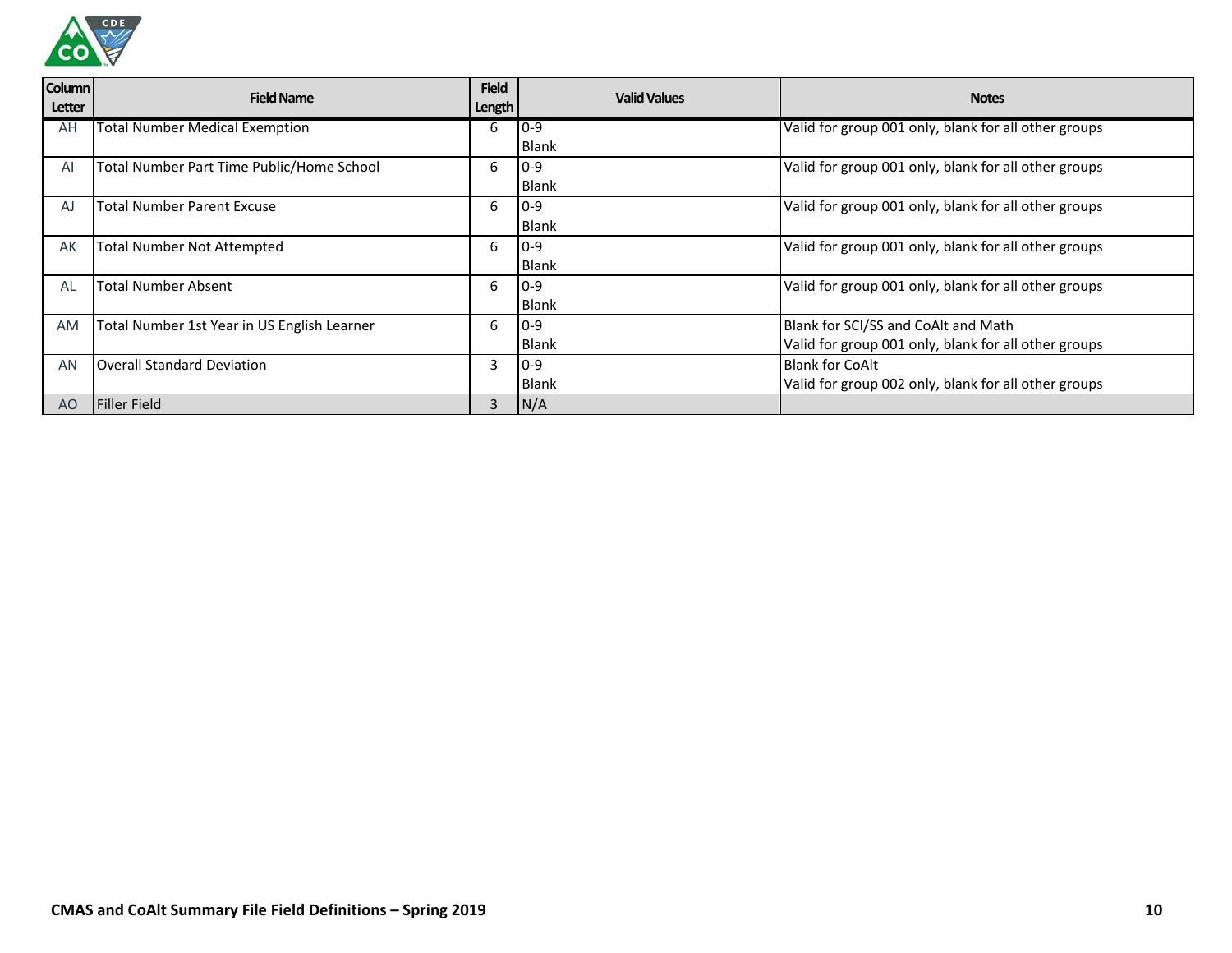

|               | <b>CMAS and CoAlt Science and Social Studies Fields</b> |                |                     |                                                      |
|---------------|---------------------------------------------------------|----------------|---------------------|------------------------------------------------------|
| <b>Column</b> | <b>Field Name</b>                                       | <b>Field</b>   | <b>Valid Values</b> | <b>Notes</b>                                         |
| Letter        |                                                         | Length         |                     |                                                      |
| AP            | <b>Standard 1 Mean Scale Score</b>                      | 3              | $0 - 9$             | <b>Blank for CoAlt</b>                               |
|               |                                                         |                | Blank               | Valid for group 002 only, blank for all other groups |
|               |                                                         |                |                     | SS standard is History                               |
|               |                                                         |                |                     | SCI standard is Physical                             |
| AQ            | <b>Standard 2 Mean Scale Score</b>                      | 3              | $0 - 9$             | <b>Blank for CoAlt</b>                               |
|               |                                                         |                | <b>Blank</b>        | Valid for group 002 only, blank for all other groups |
|               |                                                         |                |                     | SS standard is Geography                             |
|               |                                                         |                |                     | SCI standard is Life                                 |
| AR            | <b>Standard 3 Mean Scale Score</b>                      | 3              | $0 - 9$             | <b>Blank for CoAlt</b>                               |
|               |                                                         |                | <b>Blank</b>        | Valid for group 002 only, blank for all other groups |
|               |                                                         |                |                     | SS standard is Economics                             |
|               |                                                         |                |                     | SCI standard is Earth Systems                        |
| AS            | <b>Standard 4 Mean Scale Score</b>                      | 3              | $0-9$               | <b>Blank for CoAlt</b>                               |
|               |                                                         |                | <b>Blank</b>        | Valid for group 002 only, blank for all other groups |
|               |                                                         |                |                     | <b>SS standard is Civics</b>                         |
|               |                                                         |                |                     | SCI standard is Scientific Investigation             |
| AT            | Standard 1 Percent Earned                               | 3              | $0 - 100$           | <b>Blank for CMAS.</b>                               |
|               |                                                         |                | Blank               | Valid for group 002 only, blank for all other groups |
|               |                                                         |                |                     | SS standard is History                               |
|               |                                                         |                |                     | SCI standard is Physical                             |
| AU            | <b>Standard 2 Percent Earned</b>                        | 3              | $0 - 100$           | <b>Blank for CMAS.</b>                               |
|               |                                                         |                | <b>Blank</b>        | Valid for group 002 only, blank for all other groups |
|               |                                                         |                |                     | SS standard is Geography                             |
|               |                                                         |                |                     | SCI standard is Life                                 |
| AV            | <b>Standard 3 Percent Earned</b>                        | 3              | $0 - 100$           | <b>Blank for CMAS.</b>                               |
|               |                                                         |                | <b>Blank</b>        | Valid for group 002 only, blank for all other groups |
|               |                                                         |                |                     | SS standard is Economics                             |
|               |                                                         |                |                     | SCI standard is Earth Systems                        |
| AW            | Standard 4 Percent Earned                               | 3              | $0 - 100$           | Blank for CMAS. Blank for CoAlt Science.             |
|               |                                                         |                | Blank               | Valid for group 002 only, blank for all other groups |
|               |                                                         |                |                     | <b>Blank for CoAlt</b>                               |
|               |                                                         |                |                     | SS standard is Civics                                |
|               |                                                         |                |                     | SCI standard is Scientific Investigation             |
| AX            | Constructed Response Mean Scale Score                   | 3              | $0 - 9$             | <b>Blank for CoAlt</b>                               |
|               |                                                         |                | <b>Blank</b>        | Valid for group 002 only, blank for all other groups |
| AY            | Filler                                                  | $\overline{3}$ | N/A                 |                                                      |
| AZ            | Selected Response Mean Scale Score                      | 3              | $0-9$               | <b>Blank for CoAlt</b>                               |
|               |                                                         |                | Blank               | Valid for group 002 only, blank for all other groups |
| BA            | Filler                                                  | $\mathsf 3$    | N/A                 |                                                      |

**CMAS and CoAlt Summary File Field Definitions – Spring 2019 11**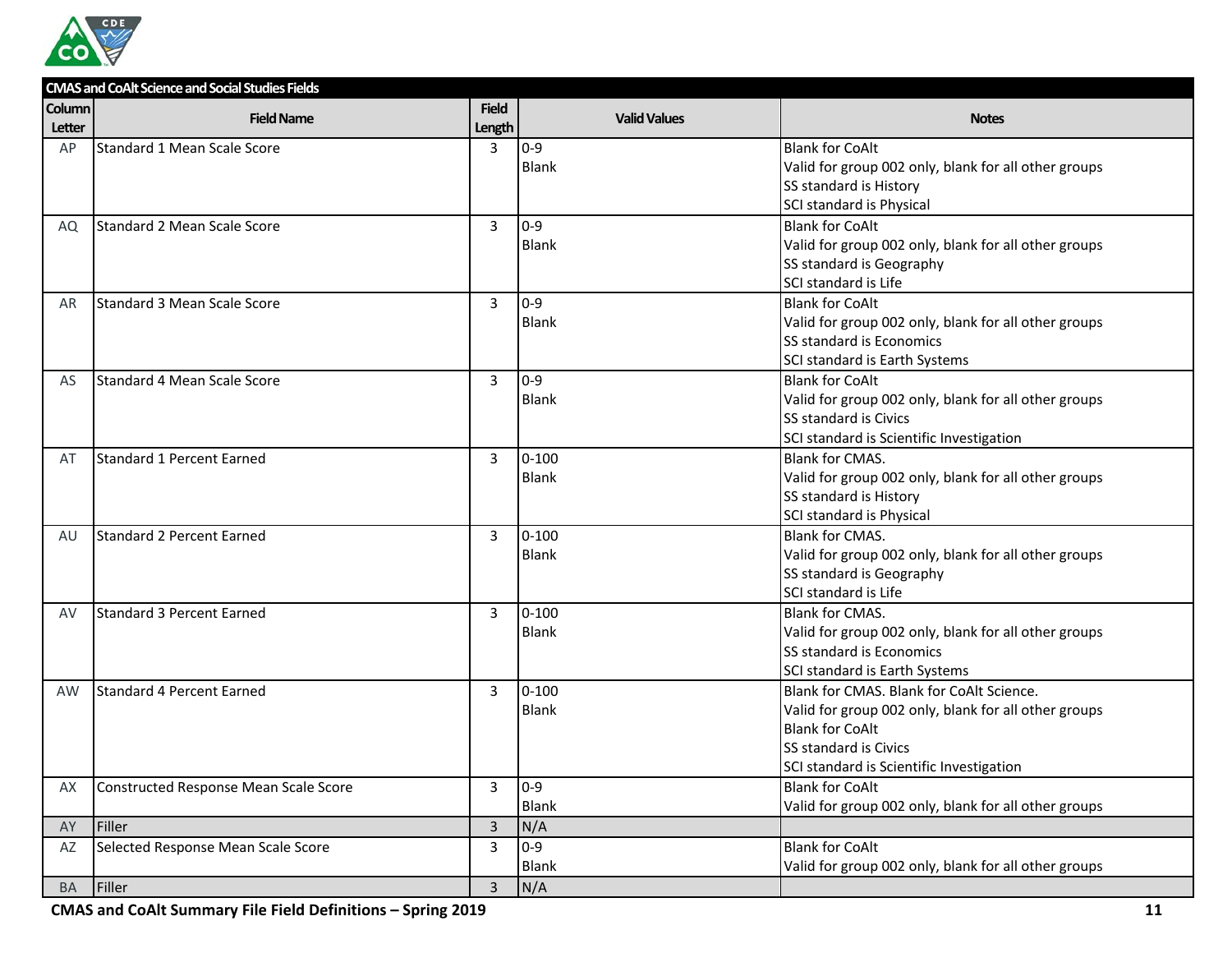

|                         | <b>CMAS and CoAlt Science and Social Studies Fields</b> |                        |                     |                                                      |
|-------------------------|---------------------------------------------------------|------------------------|---------------------|------------------------------------------------------|
| <b>Column</b><br>Letter | <b>Field Name</b>                                       | <b>Field</b><br>Length | <b>Valid Values</b> | <b>Notes</b>                                         |
| <b>BB</b>               | Standard 1 Number Proficiency Level 1                   | 6                      | $0 - 9$             | <b>Blank for CoAlt</b>                               |
|                         |                                                         |                        | Blank               | Valid for group 002 only, blank for all other groups |
|                         |                                                         |                        |                     | SS standard is History                               |
|                         |                                                         |                        |                     | SCI standard is Physical                             |
| BC.                     | Standard 1 Percent Proficiency Level 1                  | 3                      | $0 - 100$           | <b>Blank for CoAlt</b>                               |
|                         |                                                         |                        | <b>Blank</b>        | Valid for group 002 only, blank for all other groups |
| <b>BD</b>               | Standard 1 Number Proficiency Level 2                   | 6                      | $0 - 9$             | <b>Blank for CoAlt</b>                               |
|                         |                                                         |                        | <b>Blank</b>        | Valid for group 002 only, blank for all other groups |
|                         |                                                         |                        |                     | SS standard is History                               |
|                         |                                                         |                        |                     | SCI standard is Physical                             |
| BE                      | Standard 1 Percent Proficiency Level 2                  | 3                      | $0 - 100$           | <b>Blank for CoAlt</b>                               |
|                         |                                                         |                        | Blank               | Valid for group 002 only, blank for all other groups |
| ΒF                      | Standard 1 Number Proficiency Level 3                   | 6                      | $0 - 9$             | <b>Blank for CoAlt</b>                               |
|                         |                                                         |                        | <b>Blank</b>        | Valid for group 002 only, blank for all other groups |
|                         |                                                         |                        |                     | SS standard is History                               |
|                         |                                                         |                        |                     | SCI standard is Physical                             |
| BG                      | Standard 1 Percent Proficiency Level 3                  | $\overline{3}$         | $0 - 100$           | <b>Blank for CoAlt</b>                               |
|                         |                                                         |                        | <b>Blank</b>        | Valid for group 002 only, blank for all other groups |
| <b>BH</b>               | Standard 2 Number Proficiency Level 1                   | 6                      | $0 - 9$             | <b>Blank for CoAlt</b>                               |
|                         |                                                         |                        | Blank               | Valid for group 002 only, blank for all other groups |
|                         |                                                         |                        |                     | SS standard is Geography                             |
|                         |                                                         |                        |                     | SCI standard is Life                                 |
| BI                      | Standard 2 Percent Proficiency Level 1                  | $\overline{3}$         | $0 - 100$           | <b>Blank for CoAlt</b>                               |
|                         |                                                         |                        | <b>Blank</b>        | Valid for group 002 only, blank for all other groups |
| <b>BJ</b>               | Standard 2 Number Proficiency Level 2                   | 6                      | $0 - 9$             | <b>Blank for CoAlt</b>                               |
|                         |                                                         |                        | <b>Blank</b>        | Valid for group 002 only, blank for all other groups |
|                         |                                                         |                        |                     | SS standard is Geography                             |
|                         |                                                         |                        |                     | SCI standard is Life                                 |
| ВK                      | Standard 2 Percent Proficiency Level 2                  | 3                      | $0 - 100$           | <b>Blank for CoAlt</b>                               |
|                         |                                                         |                        | Blank               | Valid for group 002 only, blank for all other groups |
| BL                      | Standard 2 Number Proficiency Level 3                   | 6                      | $0 - 9$             | <b>Blank for CoAlt</b>                               |
|                         |                                                         |                        | <b>Blank</b>        | Valid for group 002 only, blank for all other groups |
|                         |                                                         |                        |                     | SS standard is Geography                             |
|                         |                                                         |                        |                     | SCI standard is Life                                 |
| <b>BM</b>               | Standard 2 Percent Proficiency Level 3                  | 3                      | $0 - 100$           | <b>Blank for CoAlt</b>                               |
|                         |                                                         |                        | Blank               | Valid for group 002 only, blank for all other groups |
|                         |                                                         |                        |                     |                                                      |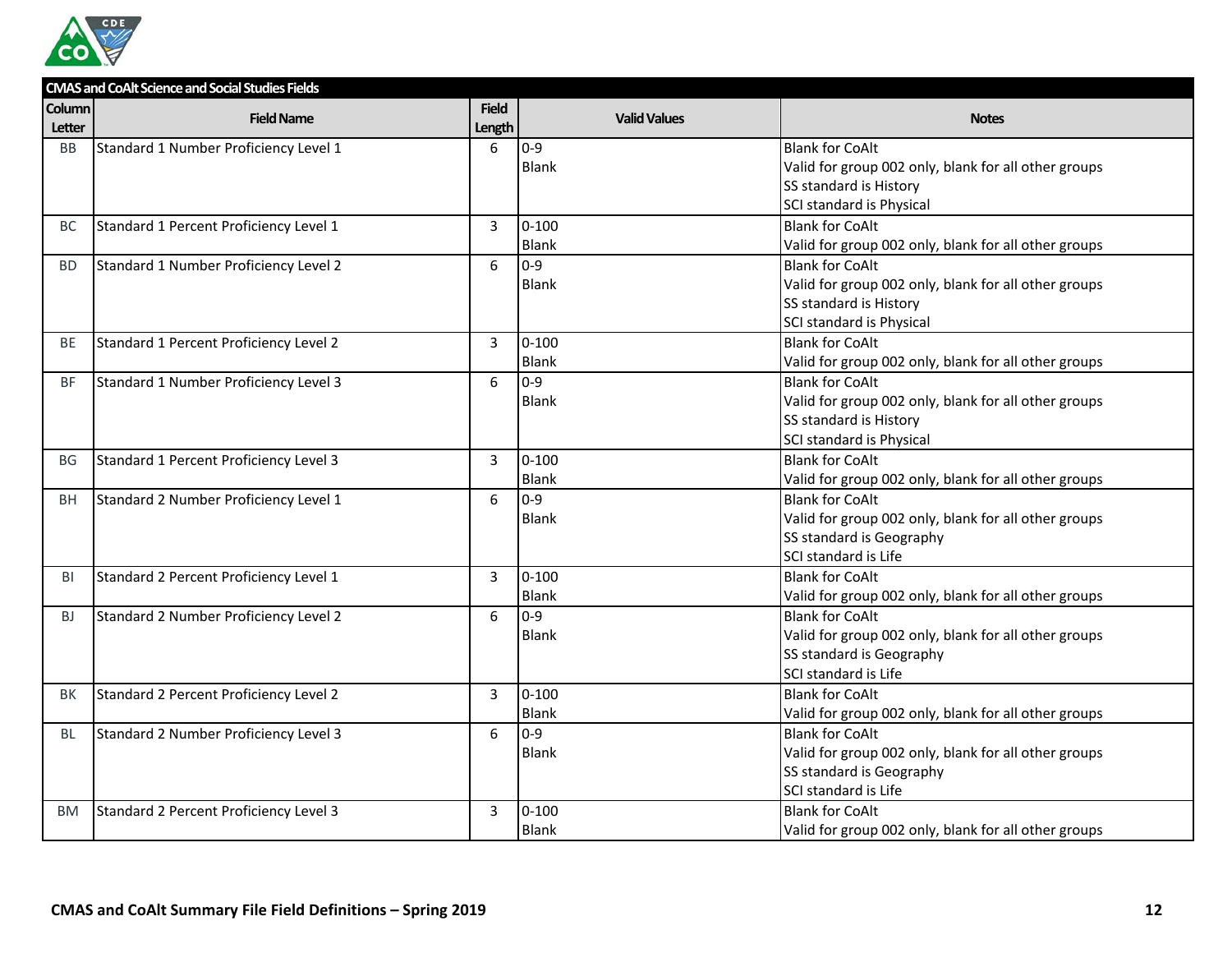

|           | <b>CMAS and CoAlt Science and Social Studies Fields</b> |                 |                     |                                                      |
|-----------|---------------------------------------------------------|-----------------|---------------------|------------------------------------------------------|
| Column    | <b>Field Name</b>                                       | <b>Field</b>    | <b>Valid Values</b> | <b>Notes</b>                                         |
| Letter    |                                                         | Length          |                     |                                                      |
| <b>BN</b> | Standard 3 Number Proficiency Level 1                   | 6               | $0 - 9$             | <b>Blank for CoAlt</b>                               |
|           |                                                         |                 | <b>Blank</b>        | Valid for group 002 only, blank for all other groups |
|           |                                                         |                 |                     | SS standard is Economics                             |
|           |                                                         |                 |                     | SCI standard is Earth Systems                        |
| BO        | Standard 3 Percent Proficiency Level 1                  | $\overline{3}$  | $0 - 100$           | <b>Blank for CoAlt</b>                               |
|           |                                                         |                 | Blank               | Valid for group 002 only, blank for all other groups |
| <b>BP</b> | Standard 3 Number Proficiency Level 2                   | 6               | $0 - 9$             | <b>Blank for CoAlt</b>                               |
|           |                                                         |                 | <b>Blank</b>        | Valid for group 002 only, blank for all other groups |
|           |                                                         |                 |                     | SS standard is Economics                             |
|           |                                                         |                 |                     | SCI standard is Earth Systems                        |
| BQ        | Standard 3 Percent Proficiency Level 2                  | 3               | $0 - 100$           | <b>Blank for CoAlt</b>                               |
|           |                                                         |                 | Blank               | Valid for group 002 only, blank for all other groups |
| <b>BR</b> | Standard 3 Number Proficiency Level 3                   | $6\phantom{1}6$ | $0 - 9$             | <b>Blank for CoAlt</b>                               |
|           |                                                         |                 | <b>Blank</b>        | Valid for group 002 only, blank for all other groups |
|           |                                                         |                 |                     | SS standard is Economics                             |
|           |                                                         |                 |                     | SCI standard is Earth Systems                        |
| BS        | Standard 3 Percent Proficiency Level 3                  | 3               | $0 - 100$           | <b>Blank for CoAlt</b>                               |
|           |                                                         |                 | <b>Blank</b>        | Valid for group 002 only, blank for all other groups |
| <b>BT</b> | Standard 4 Number Proficiency Level 1                   | 6               | $0 - 9$             | <b>Blank for CoAlt</b>                               |
|           |                                                         |                 | <b>Blank</b>        | Valid for group 002 only, blank for all other groups |
|           |                                                         |                 |                     | SS standard is Civics                                |
|           |                                                         |                 |                     | SCI standard is Scientific Investigation             |
| BU        | Standard 4 Percent Proficiency Level 1                  | 3               | $0 - 100$           | <b>Blank for CoAlt</b>                               |
|           |                                                         |                 | <b>Blank</b>        | Valid for group 002 only, blank for all other groups |
| <b>BV</b> | Standard 4 Number Proficiency Level 2                   | 6               | $0 - 9$             | <b>Blank for CoAlt</b>                               |
|           |                                                         |                 | <b>Blank</b>        | Valid for group 002 only, blank for all other groups |
|           |                                                         |                 |                     | SS standard is Civics                                |
|           |                                                         |                 |                     | SCI standard is Scientific Investigation             |
| <b>BW</b> | Standard 4 Percent Proficiency Level 2                  | 3               | $0 - 100$           | <b>Blank for CoAlt</b>                               |
|           |                                                         |                 | Blank               | Valid for group 002 only, blank for all other groups |
| <b>BX</b> | Standard 4 Number Proficiency Level 3                   | 6               | $0 - 9$             | <b>Blank for CoAlt</b>                               |
|           |                                                         |                 | <b>Blank</b>        | Valid for group 002 only, blank for all other groups |
|           |                                                         |                 |                     | SS standard is Civics                                |
|           |                                                         |                 |                     | SCI standard is Scientific Investigation             |
| BY        | Standard 4 Percent Proficiency Level 3                  | $\overline{3}$  | $0 - 100$           | <b>Blank for CoAlt</b>                               |
|           |                                                         |                 | Blank               | Valid for group 002 only, blank for all other groups |
| BZ        | Standard 1 PGC 1 Percent Earned                         | 3               | $0 - 100$           | <b>Blank for CoAlt</b>                               |
|           |                                                         |                 | <b>Blank</b>        | Valid for group 002 only, blank for all other groups |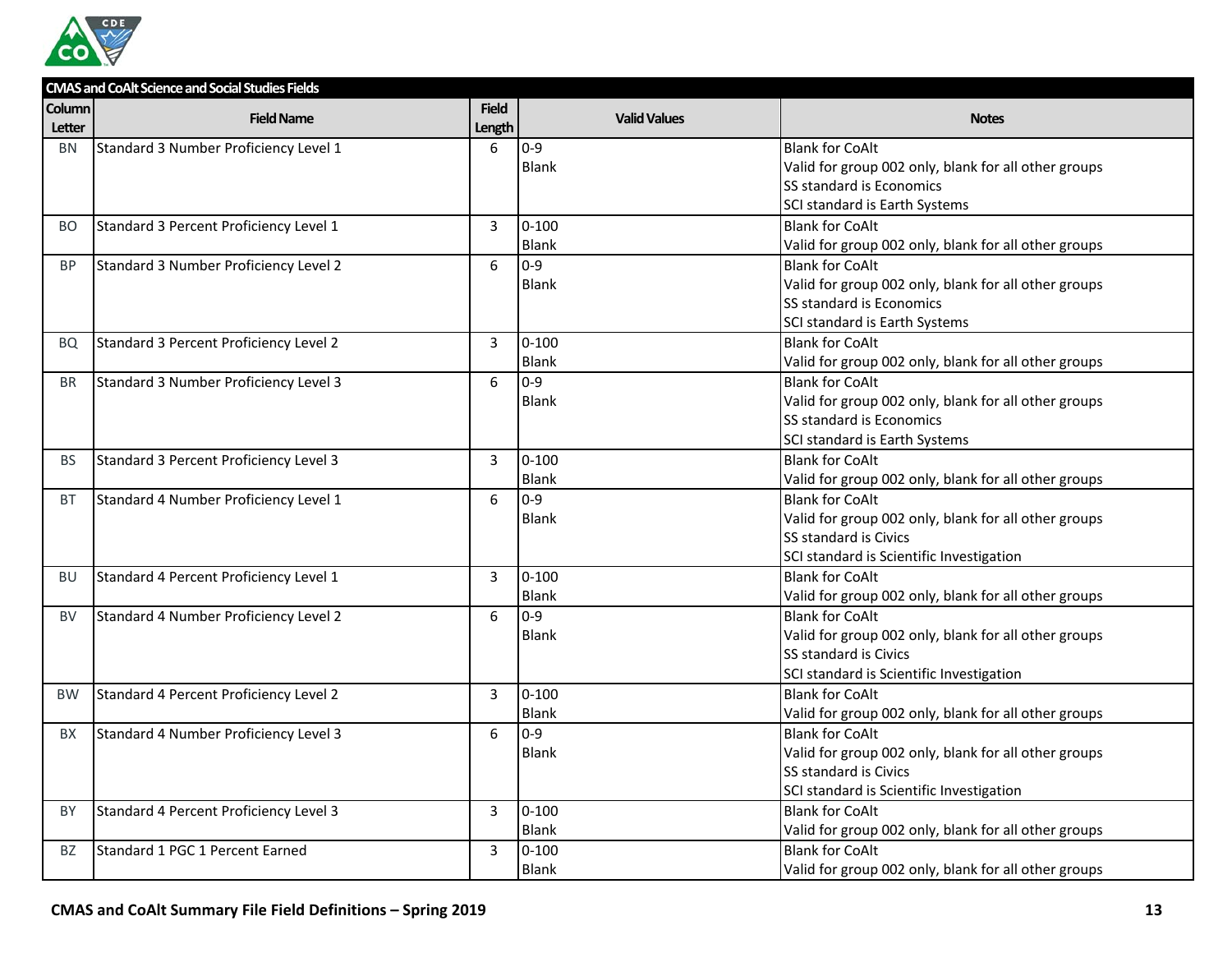

|               | <b>CMAS and CoAlt Science and Social Studies Fields</b> |                |                     |                                                      |
|---------------|---------------------------------------------------------|----------------|---------------------|------------------------------------------------------|
| <b>Column</b> | <b>Field Name</b>                                       | <b>Field</b>   | <b>Valid Values</b> | <b>Notes</b>                                         |
| Letter        |                                                         | Length         |                     |                                                      |
| <b>CA</b>     | Standard 1 PGC 2 Percent Earned                         | $\overline{3}$ | $0 - 100$           | <b>Blank for CoAlt</b>                               |
|               |                                                         |                | <b>Blank</b>        | Valid for group 002 only, blank for all other groups |
| <b>CB</b>     | Standard 1 PGC 3 Percent Earned                         | 3              | $0 - 100$           | <b>Blank for CoAlt</b>                               |
|               |                                                         |                | Blank               | Valid for group 002 only, blank for all other groups |
| CC            | <b>Filler Field</b>                                     | 6              | N/A                 |                                                      |
| CD.           | Standard 2 PGC 1 Percent Earned                         | 3              | $0 - 100$           | <b>Blank for CoAlt</b>                               |
|               |                                                         |                | <b>Blank</b>        | Valid for group 002 only, blank for all other groups |
| CE.           | Standard 2 PGC 2 Percent Earned                         | 3              | $0 - 100$           | <b>Blank for CoAlt</b>                               |
|               |                                                         |                | <b>Blank</b>        | Valid for group 002 only, blank for all other groups |
| <b>CF</b>     | Standard 2 PGC 3 Percent Earned                         | 3              | $0 - 100$           | <b>Blank for CoAlt</b>                               |
|               |                                                         |                | <b>Blank</b>        | Valid for group 002 only, blank for all other groups |
| CG            | Standard 2 PGC 4 Percent Earned                         | 3              | $0 - 100$           | <b>Blank for CoAlt</b>                               |
|               |                                                         |                | <b>Blank</b>        | Valid for group 002 only, blank for all other groups |
| CH.           | Standard 3 PGC 1 Percent Earned                         | 3              | $0 - 100$           | <b>Blank for CoAlt</b>                               |
|               |                                                         |                | Blank               | Valid for group 002 only, blank for all other groups |
| CI.           | Standard 3 PGC 2 Percent Earned                         | 3              | $0 - 100$           | <b>Blank for CoAlt</b>                               |
|               |                                                         |                | Blank               | Valid for group 002 only, blank for all other groups |
| CJ            | Standard 3 PGC 3 Percent Earned                         | 3              | $0 - 100$           | <b>Blank for CoAlt</b>                               |
|               |                                                         |                | Blank               | Valid for group 002 only, blank for all other groups |
| <b>CK</b>     | Filler Field                                            | 6              | N/A                 |                                                      |
| <b>CL</b>     | Standard 4 PGC 1 Percent Earned                         | 3              | $0 - 100$           | <b>Blank for CoAlt</b>                               |
|               |                                                         |                | Blank               | Valid for group 002 only, blank for all other groups |
| <b>CM</b>     | Standard 4 PGC 2 Percent Earned                         | $\overline{3}$ | $0 - 100$           | <b>Blank for CoAlt</b>                               |
|               |                                                         |                | <b>Blank</b>        | Valid for group 002 only, blank for all other groups |
| <b>CN</b>     | <b>Filler Field</b>                                     | 12             | N/A                 |                                                      |
| CO            | Standard 1 GLE 1 Percent Earned                         | 3              | $0 - 100$           | <b>Blank for CoAlt</b>                               |
|               |                                                         |                | Blank               | Valid for group 002 only, blank for all other groups |
| <b>CP</b>     | Standard 1 GLE 2 Percent Earned                         | 3              | $0 - 100$           | <b>Blank for CoAlt</b>                               |
|               |                                                         |                | Blank               | Valid for group 002 only, blank for all other groups |
| CQ            | Standard 1 GLE 3 Percent Earned                         | 3              | $0 - 100$           | <b>Blank for CoAlt</b>                               |
|               |                                                         |                | <b>Blank</b>        | Valid for group 002 only, blank for all other groups |
| <b>CR</b>     | Standard 1 GLE 4 Percent Earned                         | 3              | $0 - 100$           | <b>Blank for CoAlt</b>                               |
|               |                                                         |                | Blank               | Valid for group 002 only, blank for all other groups |
| <b>CS</b>     | Standard 1 GLE 5 Percent Earned                         | 3              | $0 - 100$           | <b>Blank for CoAlt</b>                               |
|               |                                                         |                | <b>Blank</b>        | Valid for group 002 only, blank for all other groups |
| <b>CT</b>     | Standard 1 GLE 6 Percent Earned                         | 3              | $0 - 100$           | <b>Blank for CoAlt</b>                               |
|               |                                                         |                | Blank               | Valid for group 002 only, blank for all other groups |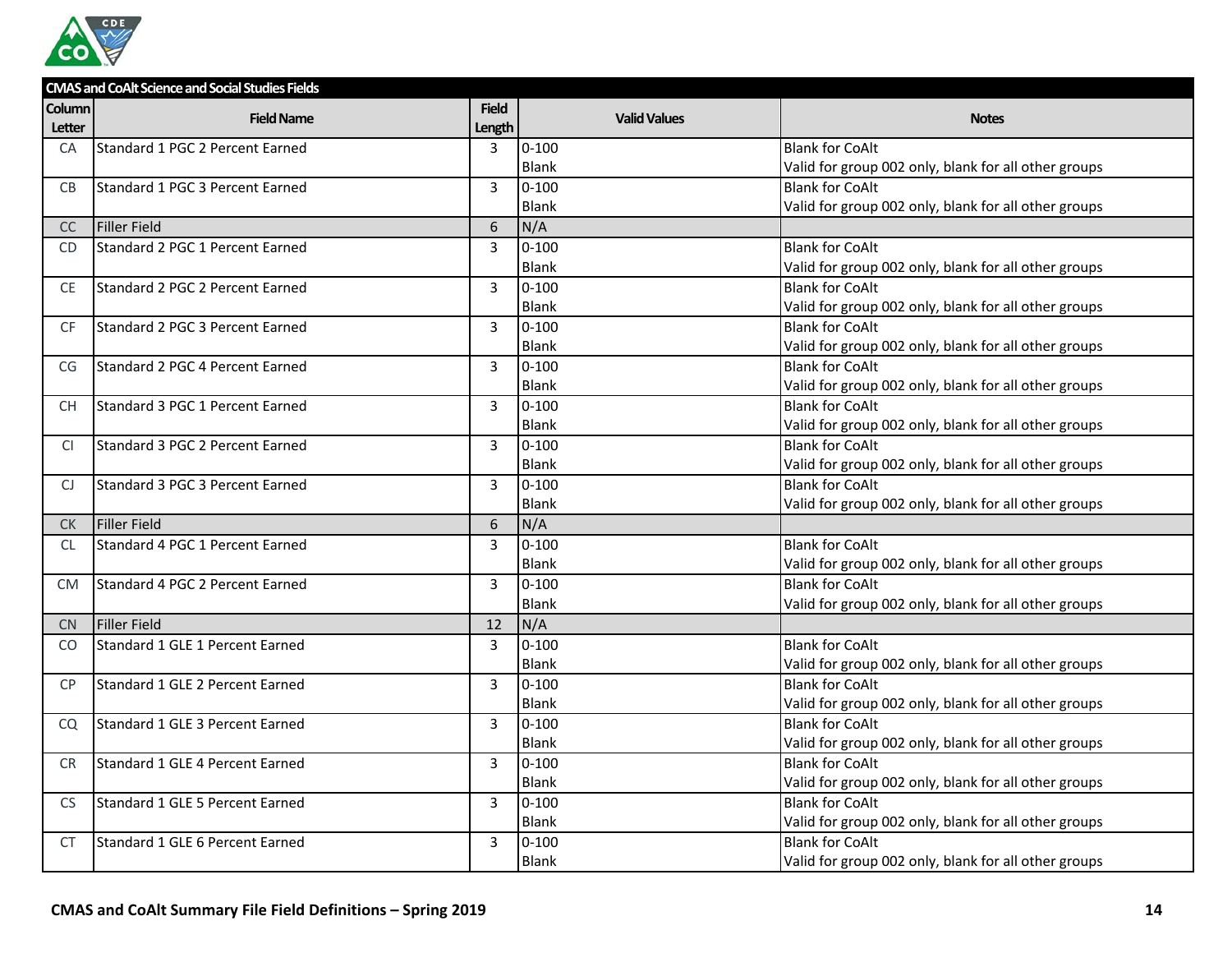

|               | <b>CMAS and CoAlt Science and Social Studies Fields</b> |              |                     |                                                      |  |  |
|---------------|---------------------------------------------------------|--------------|---------------------|------------------------------------------------------|--|--|
| <b>Column</b> | <b>Field Name</b>                                       | <b>Field</b> | <b>Valid Values</b> | <b>Notes</b>                                         |  |  |
| Letter        |                                                         | Length       |                     |                                                      |  |  |
| CU.           | Standard 2 GLE 1 Percent Earned                         | 3            | $0 - 100$           | <b>Blank for CoAlt</b>                               |  |  |
|               |                                                         |              | <b>Blank</b>        | Valid for group 002 only, blank for all other groups |  |  |
| <b>CV</b>     | Standard 2 GLE 2 Percent Earned                         | 3            | $0 - 100$           | <b>Blank for CoAlt</b>                               |  |  |
|               |                                                         |              | <b>Blank</b>        | Valid for group 002 only, blank for all other groups |  |  |
| CW            | Standard 2 GLE 3 Percent Earned                         | 3            | $0 - 100$           | <b>Blank for CoAlt</b>                               |  |  |
|               |                                                         |              | <b>Blank</b>        | Valid for group 002 only, blank for all other groups |  |  |
| <b>CX</b>     | Standard 2 GLE 4 Percent Earned                         | 3            | $0 - 100$           | <b>Blank for CoAlt</b>                               |  |  |
|               |                                                         |              | <b>Blank</b>        | Valid for group 002 only, blank for all other groups |  |  |
| <b>CY</b>     | Standard 2 GLE 5 Percent Earned                         | 3            | $0 - 100$           | <b>Blank for CoAlt</b>                               |  |  |
|               |                                                         |              | <b>Blank</b>        | Valid for group 002 only, blank for all other groups |  |  |
| CZ            | Standard 2 GLE 6 Percent Earned                         | 3            | $0 - 100$           | <b>Blank for CoAlt</b>                               |  |  |
|               |                                                         |              | <b>Blank</b>        | Valid for group 002 only, blank for all other groups |  |  |
| DA            | Standard 2 GLE 7 Percent Earned                         | 3            | $0 - 100$           | <b>Blank for CoAlt</b>                               |  |  |
|               |                                                         |              | Blank               | Valid for group 002 only, blank for all other groups |  |  |
| DB            | Standard 2 GLE 8 Percent Earned                         | 3            | $0 - 100$           | <b>Blank for CoAlt</b>                               |  |  |
|               |                                                         |              | Blank               | Valid for group 002 only, blank for all other groups |  |  |
| DC            | Standard 2 GLE 9 Percent Earned                         | 3            | $0 - 100$           | <b>Blank for CoAlt</b>                               |  |  |
|               |                                                         |              | <b>Blank</b>        | Valid for group 002 only, blank for all other groups |  |  |
| DD            | Standard 3 GLE 1 Percent Earned                         | 3            | $0 - 100$           | <b>Blank for CoAlt</b>                               |  |  |
|               |                                                         |              | <b>Blank</b>        | Valid for group 002 only, blank for all other groups |  |  |
| DE            | Standard 3 GLE 2 Percent Earned                         | 3            | $0 - 100$           | <b>Blank for CoAlt</b>                               |  |  |
|               |                                                         |              | Blank               | Valid for group 002 only, blank for all other groups |  |  |
| DF            | Standard 3 GLE 3 Percent Earned                         | 3            | $0 - 100$           | <b>Blank for CoAlt</b>                               |  |  |
|               |                                                         |              | <b>Blank</b>        | Valid for group 002 only, blank for all other groups |  |  |
| DG            | Standard 3 GLE 4 Percent Earned                         | 3            | $0 - 100$           | <b>Blank for CoAlt</b>                               |  |  |
|               |                                                         |              | <b>Blank</b>        | Valid for group 002 only, blank for all other groups |  |  |
| DH            | Standard 3 GLE 5 Percent Earned                         | 3            | $0 - 100$           | <b>Blank for CoAlt</b>                               |  |  |
|               |                                                         |              | Blank               | Valid for group 002 only, blank for all other groups |  |  |
| DI            | Standard 3 GLE 6 Percent Earned                         | 3            | $0 - 100$           | <b>Blank for CoAlt</b>                               |  |  |
|               |                                                         |              | Blank               | Valid for group 002 only, blank for all other groups |  |  |
| DJ.           | Standard 3 GLE 7 Percent Earned                         | 3            | $0 - 100$           | <b>Blank for CoAlt</b>                               |  |  |
|               |                                                         |              | Blank               | Valid for group 002 only, blank for all other groups |  |  |
| DK            | Standard 4 GLE 1 Percent Earned                         | 3            | $0 - 100$           | <b>Blank for CoAlt</b>                               |  |  |
|               |                                                         |              | Blank               | Valid for group 002 only, blank for all other groups |  |  |
| DL.           | Standard 4 GLE 2 Percent Earned                         | 3            | $0 - 100$           | <b>Blank for CoAlt</b>                               |  |  |
|               |                                                         |              | Blank               | Valid for group 002 only, blank for all other groups |  |  |
| DM            | Standard 4 GLE 3 Percent Earned                         | 3            | $0 - 100$           | <b>Blank for CoAlt</b>                               |  |  |
|               |                                                         |              | Blank               | Valid for group 002 only, blank for all other groups |  |  |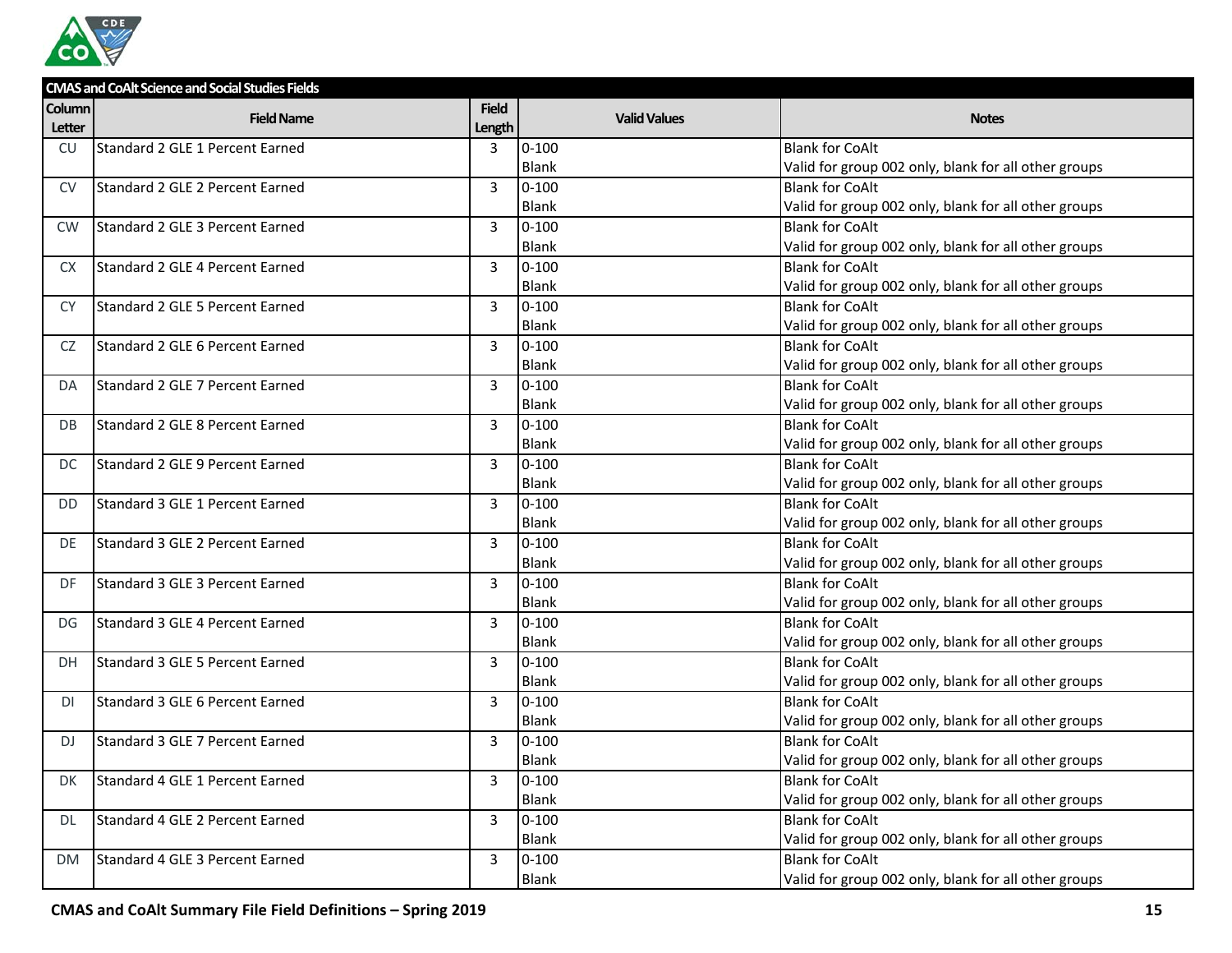

|           | <b>CMAS and CoAlt Science and Social Studies Fields</b> |                |                     |                                                      |  |  |
|-----------|---------------------------------------------------------|----------------|---------------------|------------------------------------------------------|--|--|
| Column    | <b>Field Name</b>                                       | <b>Field</b>   | <b>Valid Values</b> |                                                      |  |  |
| Letter    |                                                         | Length         |                     | <b>Notes</b>                                         |  |  |
| <b>DN</b> | <b>Filler Field</b>                                     | $\overline{9}$ | N/A                 |                                                      |  |  |
| DO        | <b>Standard 1 GLE 1 EOa Percent Earned</b>              | 3              | $0 - 100$           | <b>Blank for CoAlt</b>                               |  |  |
|           |                                                         |                | <b>Blank</b>        | Valid for group 002 only, blank for all other groups |  |  |
| DP        | Standard 1 GLE 1 EOb Percent Earned                     | 3              | $0 - 100$           | <b>Blank for CoAlt</b>                               |  |  |
|           |                                                         |                | <b>Blank</b>        | Valid for group 002 only, blank for all other groups |  |  |
| <b>DQ</b> | Standard 1 GLE 1 EOc Percent Earned                     | 3              | $0 - 100$           | <b>Blank for CoAlt</b>                               |  |  |
|           |                                                         |                | <b>Blank</b>        | Valid for group 002 only, blank for all other groups |  |  |
| DR.       | Standard 1 GLE 1 EOd Percent Earned                     | 3              | $0 - 100$           | <b>Blank for CoAlt</b>                               |  |  |
|           |                                                         |                | <b>Blank</b>        | Valid for group 002 only, blank for all other groups |  |  |
| DS.       | Standard 1 GLE 1 EOe Percent Earned                     | 3              | $0 - 100$           | <b>Blank for CoAlt</b>                               |  |  |
|           |                                                         |                | <b>Blank</b>        | Valid for group 002 only, blank for all other groups |  |  |
| <b>DT</b> | <b>Filler Field</b>                                     | 9              | N/A                 |                                                      |  |  |
| DU        | Standard 1 GLE 2 EOa Percent Earned                     | 3              | $0 - 100$           | <b>Blank for CoAlt</b>                               |  |  |
|           |                                                         |                | <b>Blank</b>        | Valid for group 002 only, blank for all other groups |  |  |
| DV        | Standard 1 GLE 2 EOb Percent Earned                     | 3              | $0 - 100$           | <b>Blank for CoAlt</b>                               |  |  |
|           |                                                         |                | <b>Blank</b>        | Valid for group 002 only, blank for all other groups |  |  |
| <b>DW</b> | Standard 1 GLE 2 EOc Percent Earned                     | 3              | $0 - 100$           | <b>Blank for CoAlt</b>                               |  |  |
|           |                                                         |                | <b>Blank</b>        | Valid for group 002 only, blank for all other groups |  |  |
| DX.       | Standard 1 GLE 2 EOd Percent Earned                     | $\overline{3}$ | $0 - 100$           | <b>Blank for CoAlt</b>                               |  |  |
|           |                                                         |                | <b>Blank</b>        | Valid for group 002 only, blank for all other groups |  |  |
| <b>DY</b> | Standard 1 GLE 2 EOe Percent Earned                     | 3              | $0 - 100$           | <b>Blank for CoAlt</b>                               |  |  |
|           |                                                         |                | <b>Blank</b>        | Valid for group 002 only, blank for all other groups |  |  |
| DZ.       | Standard 1 GLE 2 EOf Percent Earned                     | 3              | $0 - 100$           | <b>Blank for CoAlt</b>                               |  |  |
|           |                                                         |                | <b>Blank</b>        | Valid for group 002 only, blank for all other groups |  |  |
| ЕA        | Standard 1 GLE 2 EOg Percent Earned                     | 3              | $0 - 100$           | <b>Blank for CoAlt</b>                               |  |  |
|           |                                                         |                | Blank               | Valid for group 002 only, blank for all other groups |  |  |
| EB        | Standard 1 GLE 2 EOh Percent Earned                     | 3              | $0 - 100$           | <b>Blank for CoAlt</b>                               |  |  |
|           |                                                         |                | <b>Blank</b>        | Valid for group 002 only, blank for all other groups |  |  |
| EC        | <b>Filler Field</b>                                     | 12             | N/A                 |                                                      |  |  |
| ED.       | Standard 1 GLE 3 EOa Percent Earned                     | 3              | $0 - 100$           | <b>Blank for CoAlt</b>                               |  |  |
|           |                                                         |                | <b>Blank</b>        | Valid for group 002 only, blank for all other groups |  |  |
| EE.       | Standard 1 GLE 3 EOb Percent Earned                     | $\overline{3}$ | $0 - 100$           | <b>Blank for CoAlt</b>                               |  |  |
|           |                                                         |                | <b>Blank</b>        | Valid for group 002 only, blank for all other groups |  |  |
| EF        | Standard 1 GLE 3 EOc Percent Earned                     | 3              | $0 - 100$           | <b>Blank for CoAlt</b>                               |  |  |
|           |                                                         |                | <b>Blank</b>        | Valid for group 002 only, blank for all other groups |  |  |
| EG        | Standard 1 GLE 3 EOd Percent Earned                     | 3              | $0 - 100$           | <b>Blank for CoAlt</b>                               |  |  |
|           |                                                         |                | <b>Blank</b>        | Valid for group 002 only, blank for all other groups |  |  |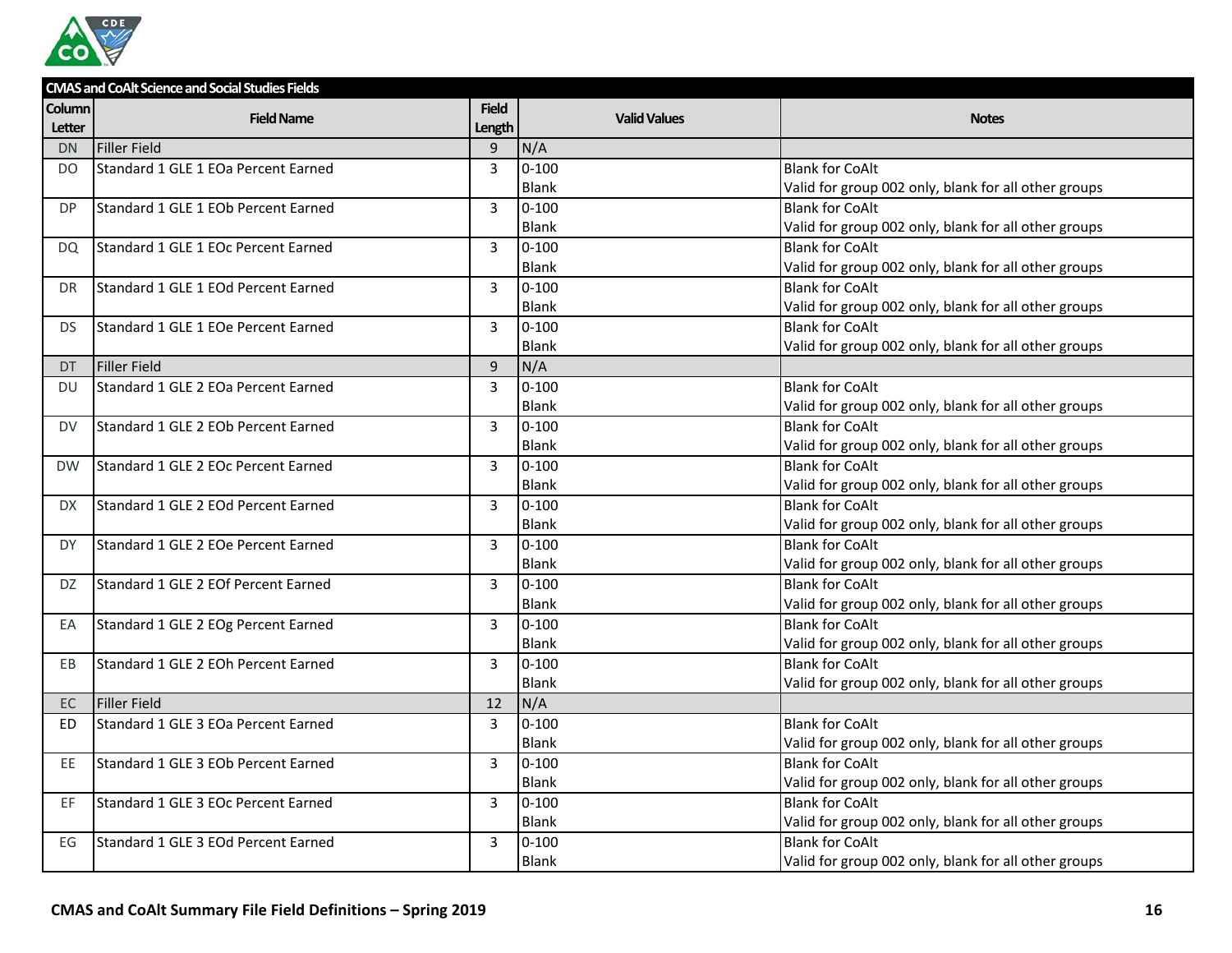

|           | <b>CMAS and CoAlt Science and Social Studies Fields</b> |              |                     |                                                      |  |  |
|-----------|---------------------------------------------------------|--------------|---------------------|------------------------------------------------------|--|--|
| Column    | <b>Field Name</b>                                       | <b>Field</b> | <b>Valid Values</b> | <b>Notes</b>                                         |  |  |
| Letter    |                                                         | Length       |                     |                                                      |  |  |
| <b>EH</b> | Standard 1 GLE 3 EOe Percent Earned                     | 3            | $0 - 100$           | <b>Blank for CoAlt</b>                               |  |  |
|           |                                                         |              | <b>Blank</b>        | Valid for group 002 only, blank for all other groups |  |  |
| EI        | Standard 1 GLE 3 EOf Percent Earned                     | 3            | $0 - 100$           | <b>Blank for CoAlt</b>                               |  |  |
|           |                                                         |              | Blank               | Valid for group 002 only, blank for all other groups |  |  |
| EJ.       | Filler Field                                            | 6            | N/A                 |                                                      |  |  |
| EK        | Standard 1 GLE 4 EOa Percent Earned                     | 3            | $0 - 100$           | <b>Blank for CoAlt</b>                               |  |  |
|           |                                                         |              | <b>Blank</b>        | Valid for group 002 only, blank for all other groups |  |  |
| EL.       | Standard 1 GLE 4 EOb Percent Earned                     | 3            | $0 - 100$           | <b>Blank for CoAlt</b>                               |  |  |
|           |                                                         |              | <b>Blank</b>        | Valid for group 002 only, blank for all other groups |  |  |
| EM        | Standard 1 GLE 4 EOc Percent Earned                     | 3            | $0 - 100$           | <b>Blank for CoAlt</b>                               |  |  |
|           |                                                         |              | Blank               | Valid for group 002 only, blank for all other groups |  |  |
| EN        | Standard 1 GLE 4 EOd Percent Earned                     | 3            | $0 - 100$           | <b>Blank for CoAlt</b>                               |  |  |
|           |                                                         |              | Blank               | Valid for group 002 only, blank for all other groups |  |  |
| EO.       | Standard 1 GLE 4 EOe Percent Earned                     | 3            | $0 - 100$           | <b>Blank for CoAlt</b>                               |  |  |
|           |                                                         |              | Blank               | Valid for group 002 only, blank for all other groups |  |  |
| EP.       | Filler Field                                            | 6            | N/A                 |                                                      |  |  |
| EQ        | Standard 1 GLE 5 EOa Percent Earned                     | 3            | $0 - 100$           | <b>Blank for CoAlt</b>                               |  |  |
|           |                                                         |              | <b>Blank</b>        | Valid for group 002 only, blank for all other groups |  |  |
| ER        | Standard 1 GLE 5 EOb Percent Earned                     | 3            | $0 - 100$           | <b>Blank for CoAlt</b>                               |  |  |
|           |                                                         |              | <b>Blank</b>        | Valid for group 002 only, blank for all other groups |  |  |
| ES.       | Standard 1 GLE 5 EOc Percent Earned                     | 3            | $0 - 100$           | <b>Blank for CoAlt</b>                               |  |  |
|           |                                                         |              | Blank               | Valid for group 002 only, blank for all other groups |  |  |
| ET.       | Standard 1 GLE 5 EOd Percent Earned                     | 3            | $0 - 100$           | <b>Blank for CoAlt</b>                               |  |  |
|           |                                                         |              | Blank               | Valid for group 002 only, blank for all other groups |  |  |
| EU        | Filler Field                                            | 12           | N/A                 |                                                      |  |  |
| EV        | Standard 1 GLE 6 EOa Percent Earned                     | 3            | $0 - 100$           | <b>Blank for CoAlt</b>                               |  |  |
|           |                                                         |              | Blank               | Valid for group 002 only, blank for all other groups |  |  |
| <b>EW</b> | Standard 1 GLE 6 EOb Percent Earned                     | 3            | $0 - 100$           | <b>Blank for CoAlt</b>                               |  |  |
|           |                                                         |              | <b>Blank</b>        | Valid for group 002 only, blank for all other groups |  |  |
| EX        | Standard 1 GLE 6 EOc Percent Earned                     | 3            | $0 - 100$           | <b>Blank for CoAlt</b>                               |  |  |
|           |                                                         |              | Blank               | Valid for group 002 only, blank for all other groups |  |  |
| EY        | Standard 1 GLE 6 EOd Percent Earned                     | 3            | $0 - 100$           | <b>Blank for CoAlt</b>                               |  |  |
|           |                                                         |              | <b>Blank</b>        | Valid for group 002 only, blank for all other groups |  |  |
| EZ        | Standard 1 GLE 6 EOe Percent Earned                     | 3            | $0 - 100$           | <b>Blank for CoAlt</b>                               |  |  |
|           |                                                         |              | Blank               | Valid for group 002 only, blank for all other groups |  |  |
| FA        | Filler Field                                            | 6            | N/A                 |                                                      |  |  |
| <b>FB</b> | Standard 2 GLE 1 EOa Percent Earned                     | 3            | $0 - 100$           | <b>Blank for CoAlt</b>                               |  |  |
|           |                                                         |              | Blank               | Valid for group 002 only, blank for all other groups |  |  |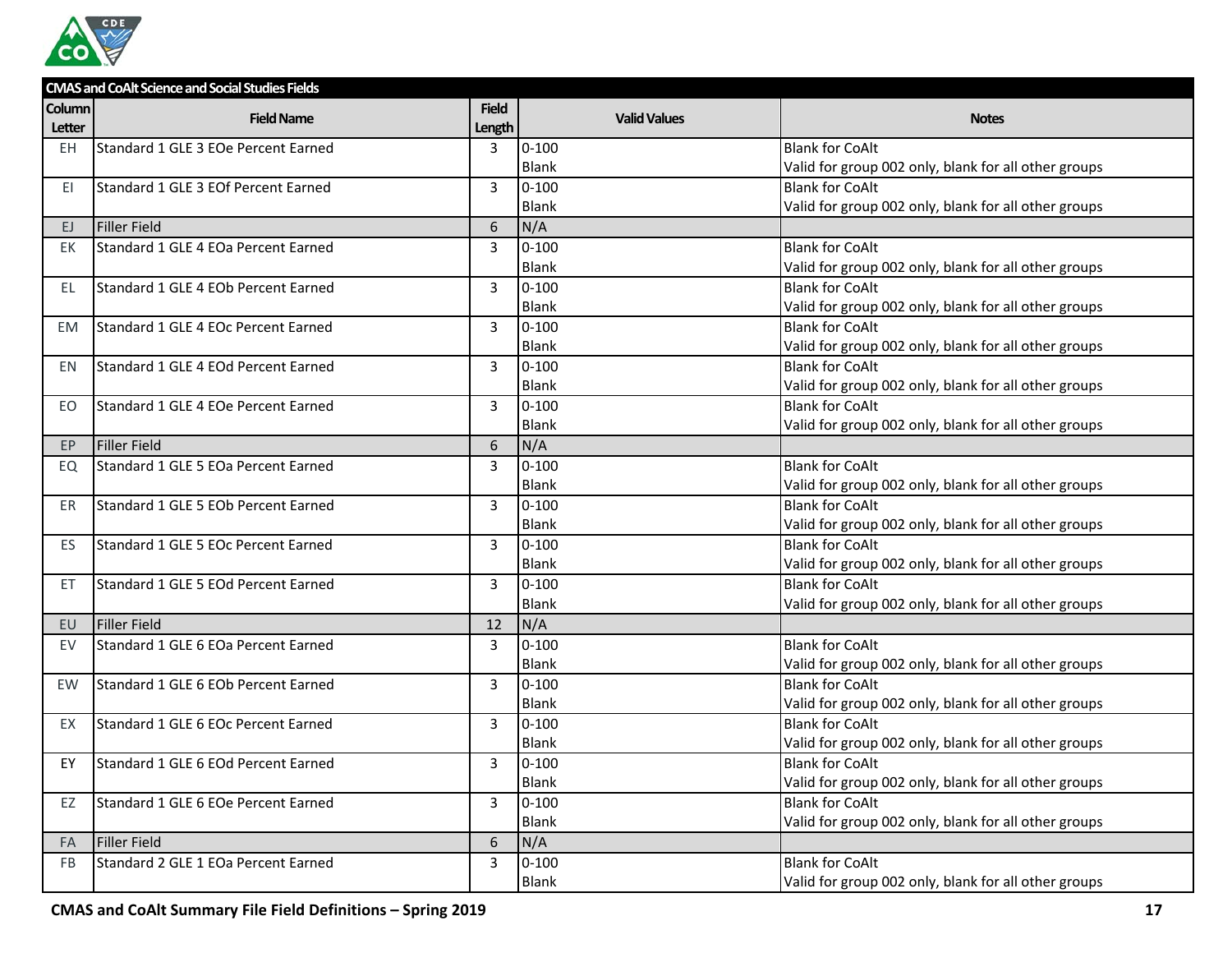

|           | <b>CMAS and CoAlt Science and Social Studies Fields</b> |              |                     |                                                      |  |  |
|-----------|---------------------------------------------------------|--------------|---------------------|------------------------------------------------------|--|--|
| Column    | <b>Field Name</b>                                       | <b>Field</b> | <b>Valid Values</b> | <b>Notes</b>                                         |  |  |
| Letter    |                                                         | Length       |                     |                                                      |  |  |
| <b>FC</b> | Standard 2 GLE 1 EOb Percent Earned                     | 3            | $0 - 100$           | <b>Blank for CoAlt</b>                               |  |  |
|           |                                                         |              | Blank               | Valid for group 002 only, blank for all other groups |  |  |
| FD.       | Standard 2 GLE 1 EOc Percent Earned                     | 3            | $0 - 100$           | <b>Blank for CoAlt</b>                               |  |  |
|           |                                                         |              | <b>Blank</b>        | Valid for group 002 only, blank for all other groups |  |  |
| FE.       | Standard 2 GLE 1 EOd Percent Earned                     | 3            | $0 - 100$           | <b>Blank for CoAlt</b>                               |  |  |
|           |                                                         |              | Blank               | Valid for group 002 only, blank for all other groups |  |  |
| FF.       | Standard 2 GLE 1 EOe Percent Earned                     | 3            | $0 - 100$           | <b>Blank for CoAlt</b>                               |  |  |
|           |                                                         |              | Blank               | Valid for group 002 only, blank for all other groups |  |  |
| FG        | Standard 2 GLE 1 EOf Percent Earned                     | 3            | $0 - 100$           | <b>Blank for CoAlt</b>                               |  |  |
|           |                                                         |              | Blank               | Valid for group 002 only, blank for all other groups |  |  |
| FH.       | Standard 2 GLE 1 EOg Percent Earned                     | 3            | $0 - 100$           | <b>Blank for CoAlt</b>                               |  |  |
|           |                                                         |              | Blank               | Valid for group 002 only, blank for all other groups |  |  |
| FI.       | Filler Field                                            | 6            | N/A                 |                                                      |  |  |
| FJ.       | Standard 2 GLE 2 EOa Percent Earned                     | 3            | $0 - 100$           | <b>Blank for CoAlt</b>                               |  |  |
|           |                                                         |              | Blank               | Valid for group 002 only, blank for all other groups |  |  |
| FK.       | Standard 2 GLE 2 EOb Percent Earned                     | 3            | $0 - 100$           | <b>Blank for CoAlt</b>                               |  |  |
|           |                                                         |              | Blank               | Valid for group 002 only, blank for all other groups |  |  |
| FL.       | Standard 2 GLE 2 EOc Percent Earned                     | 3            | $0 - 100$           | <b>Blank for CoAlt</b>                               |  |  |
|           |                                                         |              | Blank               | Valid for group 002 only, blank for all other groups |  |  |
| FM        | Standard 2 GLE 2 EOd Percent Earned                     | 3            | $0 - 100$           | <b>Blank for CoAlt</b>                               |  |  |
|           |                                                         |              | <b>Blank</b>        | Valid for group 002 only, blank for all other groups |  |  |
| FN.       | Standard 2 GLE 2 EOe Percent Earned                     | 3            | $0 - 100$           | <b>Blank for CoAlt</b>                               |  |  |
|           |                                                         |              | Blank               | Valid for group 002 only, blank for all other groups |  |  |
| FO.       | Standard 2 GLE 2 EOf Percent Earned                     | 3            | $0 - 100$           | <b>Blank for CoAlt</b>                               |  |  |
|           |                                                         |              | Blank               | Valid for group 002 only, blank for all other groups |  |  |
| FP.       | Filler Field                                            | 6            | N/A                 |                                                      |  |  |
| FQ        | Standard 2 GLE 3 EOa Percent Earned                     | 3            | $0 - 100$           | <b>Blank for CoAlt</b>                               |  |  |
|           |                                                         |              | <b>Blank</b>        | Valid for group 002 only, blank for all other groups |  |  |
| FR.       | Standard 2 GLE 3 EOb Percent Earned                     | 3            | $0 - 100$           | <b>Blank for CoAlt</b>                               |  |  |
|           |                                                         |              | Blank               | Valid for group 002 only, blank for all other groups |  |  |
| FS.       | Standard 2 GLE 3 EOc Percent Earned                     | 3            | $0 - 100$           | <b>Blank for CoAlt</b>                               |  |  |
|           |                                                         |              | Blank               | Valid for group 002 only, blank for all other groups |  |  |
| FT        | Standard 2 GLE 3 EOd Percent Earned                     | 3            | $0 - 100$           | <b>Blank for CoAlt</b>                               |  |  |
|           |                                                         |              | Blank               | Valid for group 002 only, blank for all other groups |  |  |
| FU        | Standard 2 GLE 3 EOe Percent Earned                     | 3            | $0 - 100$           | <b>Blank for CoAlt</b>                               |  |  |
|           |                                                         |              | Blank               | Valid for group 002 only, blank for all other groups |  |  |
| FV.       | Standard 2 GLE 3 EOf Percent Earned                     | 3            | $0 - 100$           | <b>Blank for CoAlt</b>                               |  |  |
|           |                                                         |              | Blank               | Valid for group 002 only, blank for all other groups |  |  |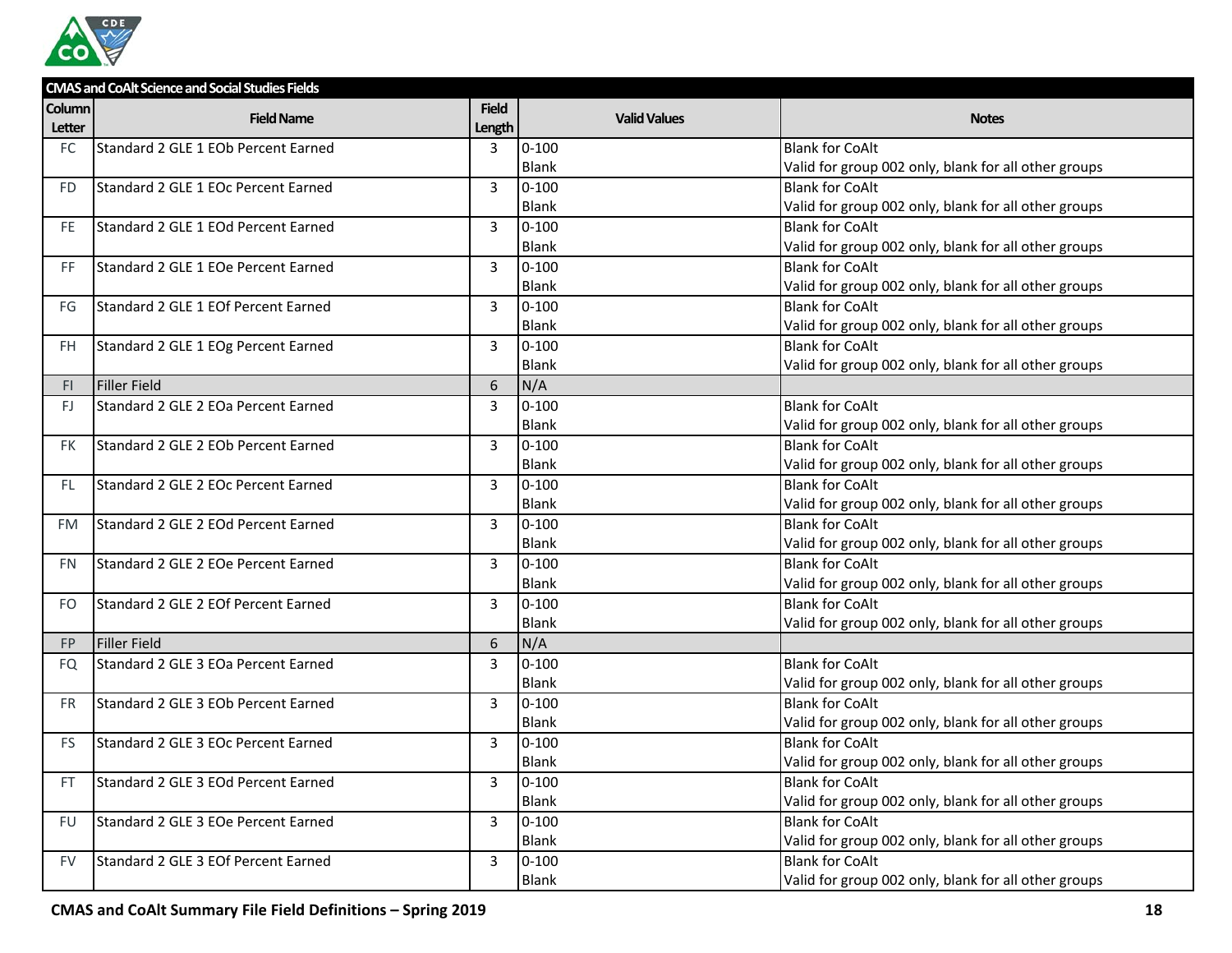

|           | <b>CMAS and CoAlt Science and Social Studies Fields</b> |              |                     |                                                      |
|-----------|---------------------------------------------------------|--------------|---------------------|------------------------------------------------------|
| Column    | <b>Field Name</b>                                       | <b>Field</b> | <b>Valid Values</b> | <b>Notes</b>                                         |
| Letter    |                                                         | Length       |                     |                                                      |
| <b>FW</b> | <b>Filler Field</b>                                     | 6            | N/A                 |                                                      |
| <b>FX</b> | Standard 2 GLE 4 EOa Percent Earned                     | 3            | $0 - 100$           | <b>Blank for CoAlt</b>                               |
|           |                                                         |              | Blank               | Valid for group 002 only, blank for all other groups |
| <b>FY</b> | Standard 2 GLE 4 EOb Percent Earned                     | 3            | $0 - 100$           | <b>Blank for CoAlt</b>                               |
|           |                                                         |              | <b>Blank</b>        | Valid for group 002 only, blank for all other groups |
| FZ        | Standard 2 GLE 4 EOc Percent Earned                     | 3            | $0 - 100$           | <b>Blank for CoAlt</b>                               |
|           |                                                         |              | <b>Blank</b>        | Valid for group 002 only, blank for all other groups |
| <b>GA</b> | <b>Filler Field</b>                                     | 6            | N/A                 |                                                      |
| GB        | Standard 2 GLE 5 EOa Percent Earned                     | 3            | $0 - 100$           | <b>Blank for CoAlt</b>                               |
|           |                                                         |              | Blank               | Valid for group 002 only, blank for all other groups |
| GC        | Standard 2 GLE 5 EOb Percent Earned                     | 3            | $0 - 100$           | <b>Blank for CoAlt</b>                               |
|           |                                                         |              | <b>Blank</b>        | Valid for group 002 only, blank for all other groups |
| GD        | Standard 2 GLE 5 EOc Percent Earned                     | 3            | $0 - 100$           | <b>Blank for CoAlt</b>                               |
|           |                                                         |              | <b>Blank</b>        | Valid for group 002 only, blank for all other groups |
| GE        | Standard 2 GLE 5 EOd Percent Earned                     | 3            | $0 - 100$           | <b>Blank for CoAlt</b>                               |
|           |                                                         |              | Blank               | Valid for group 002 only, blank for all other groups |
| GF        | Standard 2 GLE 5 EOe Percent Earned                     | 3            | $0 - 100$           | <b>Blank for CoAlt</b>                               |
|           |                                                         |              | Blank               | Valid for group 002 only, blank for all other groups |
| GG        | <b>Filler Field</b>                                     | 6            | N/A                 |                                                      |
| GH        | Standard 2 GLE 6 EOa Percent Earned                     | 3            | $0 - 100$           | <b>Blank for CoAlt</b>                               |
|           |                                                         |              | <b>Blank</b>        | Valid for group 002 only, blank for all other groups |
| GI        | Standard 2 GLE 6 EOb Percent Earned                     | 3            | $0 - 100$           | <b>Blank for CoAlt</b>                               |
|           |                                                         |              | Blank               | Valid for group 002 only, blank for all other groups |
| GJ        | Standard 2 GLE 6 EOc Percent Earned                     | 3            | $0 - 100$           | <b>Blank for CoAlt</b>                               |
|           |                                                         |              | Blank               | Valid for group 002 only, blank for all other groups |
| GK        | Standard 2 GLE 6 EOd Percent Earned                     | 3            | $0 - 100$           | <b>Blank for CoAlt</b>                               |
|           |                                                         |              | Blank               | Valid for group 002 only, blank for all other groups |
| GL        | <b>Filler Field</b>                                     | 6            | N/A                 |                                                      |
| <b>GM</b> | Standard 2 GLE 7 EOa Percent Earned                     | 3            | $0 - 100$           | <b>Blank for CoAlt</b>                               |
|           |                                                         |              | <b>Blank</b>        | Valid for group 002 only, blank for all other groups |
| GN        | Standard 2 GLE 7 EOb Percent Earned                     | 3            | $0 - 100$           | <b>Blank for CoAlt</b>                               |
|           |                                                         |              | Blank               | Valid for group 002 only, blank for all other groups |
| GO        | Standard 2 GLE 7 EOc Percent Earned                     | 3            | $0 - 100$           | <b>Blank for CoAlt</b>                               |
|           |                                                         |              | Blank               | Valid for group 002 only, blank for all other groups |
| GP        | Standard 2 GLE 7 EOd Percent Earned                     | 3            | $0 - 100$           | <b>Blank for CoAlt</b>                               |
|           |                                                         |              | Blank               | Valid for group 002 only, blank for all other groups |
| GQ        | Standard 2 GLE 7 EOe Percent Earned                     | 3            | $0 - 100$           | <b>Blank for CoAlt</b>                               |
|           |                                                         |              | Blank               | Valid for group 002 only, blank for all other groups |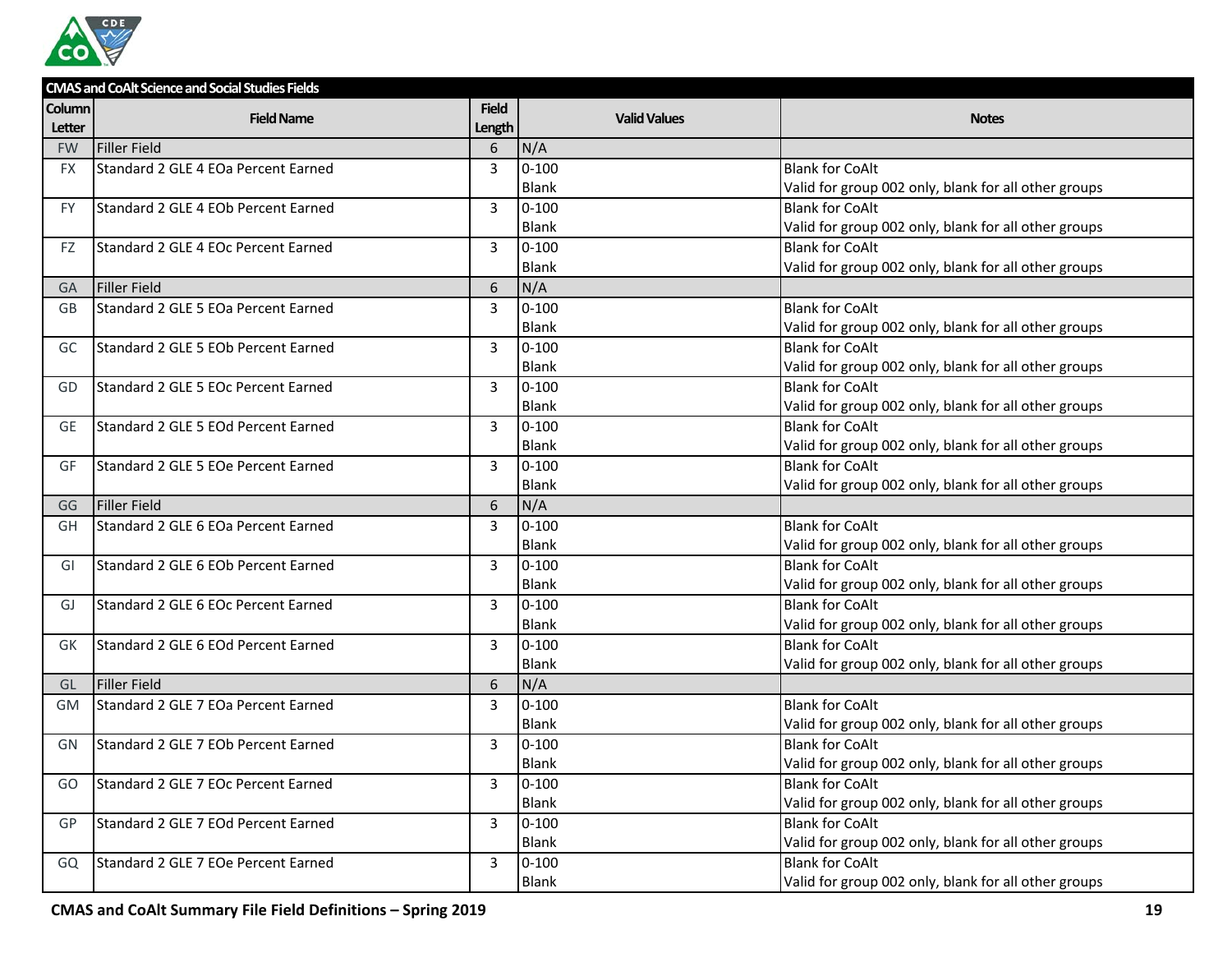

|           | <b>CMAS and CoAlt Science and Social Studies Fields</b> |              |                     |                                                      |  |  |
|-----------|---------------------------------------------------------|--------------|---------------------|------------------------------------------------------|--|--|
| Column    | <b>Field Name</b>                                       | <b>Field</b> | <b>Valid Values</b> | <b>Notes</b>                                         |  |  |
| Letter    |                                                         | Length       |                     |                                                      |  |  |
| <b>GR</b> | <b>Filler Field</b>                                     | 6            | N/A                 |                                                      |  |  |
| GS        | Standard 2 GLE 8 EOa Percent Earned                     | 3            | $0 - 100$           | <b>Blank for CoAlt</b>                               |  |  |
|           |                                                         |              | <b>Blank</b>        | Valid for group 002 only, blank for all other groups |  |  |
| GT        | Standard 2 GLE 8 EOb Percent Earned                     | 3            | $0 - 100$           | <b>Blank for CoAlt</b>                               |  |  |
|           |                                                         |              | <b>Blank</b>        | Valid for group 002 only, blank for all other groups |  |  |
| GU        | Standard 2 GLE 8 EOc Percent Earned                     | 3            | $0 - 100$           | <b>Blank for CoAlt</b>                               |  |  |
|           |                                                         |              | Blank               | Valid for group 002 only, blank for all other groups |  |  |
| GV        | Standard 2 GLE 8 EOd Percent Earned                     | 3            | $0 - 100$           | <b>Blank for CoAlt</b>                               |  |  |
|           |                                                         |              | <b>Blank</b>        | Valid for group 002 only, blank for all other groups |  |  |
| <b>GW</b> | Filler Field                                            | 6            | N/A                 |                                                      |  |  |
| <b>GX</b> | Standard 2 GLE 9 EOa Percent Earned                     | 3            | $0 - 100$           | <b>Blank for CoAlt</b>                               |  |  |
|           |                                                         |              | <b>Blank</b>        | Valid for group 002 only, blank for all other groups |  |  |
| GY        | Standard 2 GLE 9 EOb Percent Earned                     | 3            | $0 - 100$           | <b>Blank for CoAlt</b>                               |  |  |
|           |                                                         |              | Blank               | Valid for group 002 only, blank for all other groups |  |  |
| GZ        | Standard 2 GLE 9 EOc Percent Earned                     | 3            | $0 - 100$           | <b>Blank for CoAlt</b>                               |  |  |
|           |                                                         |              | Blank               | Valid for group 002 only, blank for all other groups |  |  |
| НA        | Standard 2 GLE 9 EOd Percent Earned                     | 3            | $0 - 100$           | <b>Blank for CoAlt</b>                               |  |  |
|           |                                                         |              | <b>Blank</b>        | Valid for group 002 only, blank for all other groups |  |  |
| HB        | Standard 2 GLE 9 EOe Percent Earned                     | 3            | $0 - 100$           | <b>Blank for CoAlt</b>                               |  |  |
|           |                                                         |              | Blank               | Valid for group 002 only, blank for all other groups |  |  |
| HC        | <b>Filler Field</b>                                     | 6            | N/A                 |                                                      |  |  |
| HD        | Standard 3 GLE 1 EOa Percent Earned                     | 3            | $0 - 100$           | <b>Blank for CoAlt</b>                               |  |  |
|           |                                                         |              | Blank               | Valid for group 002 only, blank for all other groups |  |  |
| <b>HE</b> | Standard 3 GLE 1 EOb Percent Earned                     | 3            | $0 - 100$           | <b>Blank for CoAlt</b>                               |  |  |
|           |                                                         |              | Blank               | Valid for group 002 only, blank for all other groups |  |  |
| <b>HF</b> | Standard 3 GLE 1 EOc Percent Earned                     | 3            | $0 - 100$           | <b>Blank for CoAlt</b>                               |  |  |
|           |                                                         |              | <b>Blank</b>        | Valid for group 002 only, blank for all other groups |  |  |
| ΗG        | Standard 3 GLE 1 EOd Percent Earned                     | 3            | $0 - 100$           | <b>Blank for CoAlt</b>                               |  |  |
|           |                                                         |              | <b>Blank</b>        | Valid for group 002 only, blank for all other groups |  |  |
| ΗH        | Standard 3 GLE 1 EOe Percent Earned                     | 3            | $0 - 100$           | <b>Blank for CoAlt</b>                               |  |  |
|           |                                                         |              | <b>Blank</b>        | Valid for group 002 only, blank for all other groups |  |  |
| ΗI        | Standard 3 GLE 1 EOf Percent Earned                     | 3            | $0 - 100$           | <b>Blank for CoAlt</b>                               |  |  |
|           |                                                         |              | <b>Blank</b>        | Valid for group 002 only, blank for all other groups |  |  |
| HJ        | <b>Filler Field</b>                                     | 6            | N/A                 |                                                      |  |  |
| HK        | Standard 3 GLE 2 EOa Percent Earned                     | 3            | $0 - 100$           | <b>Blank for CoAlt</b>                               |  |  |
|           |                                                         |              | Blank               | Valid for group 002 only, blank for all other groups |  |  |
| HL        | Standard 3 GLE 2 EOb Percent Earned                     | 3            | $0 - 100$           | <b>Blank for CoAlt</b>                               |  |  |
|           |                                                         |              | Blank               | Valid for group 002 only, blank for all other groups |  |  |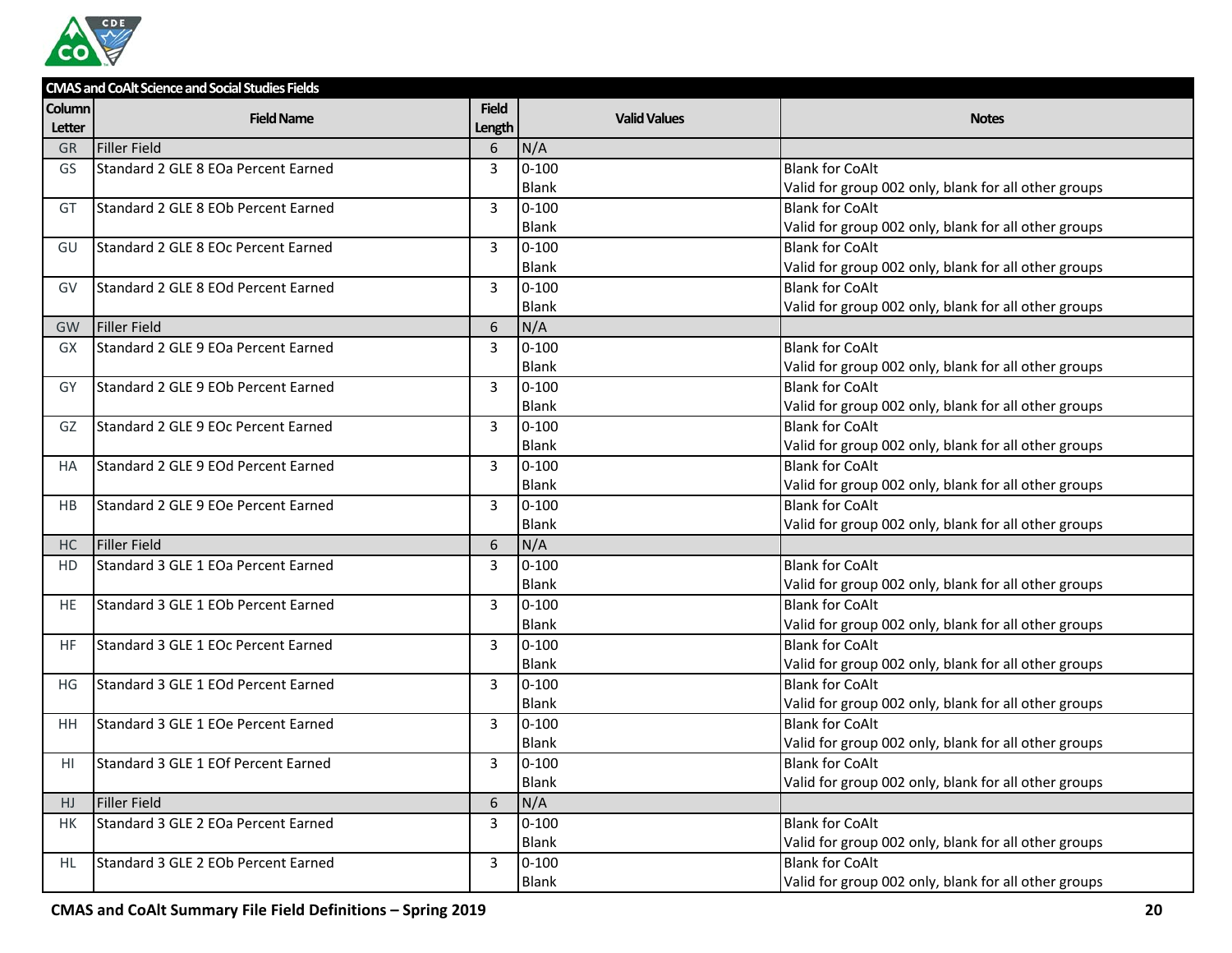

|           | <b>CMAS and CoAlt Science and Social Studies Fields</b> |              |                     |                                                      |  |  |
|-----------|---------------------------------------------------------|--------------|---------------------|------------------------------------------------------|--|--|
| Column    | <b>Field Name</b>                                       | <b>Field</b> | <b>Valid Values</b> | <b>Notes</b>                                         |  |  |
| Letter    |                                                         | Length       |                     |                                                      |  |  |
| HM        | Standard 3 GLE 2 EOc Percent Earned                     | 3            | $0 - 100$           | <b>Blank for CoAlt</b>                               |  |  |
|           |                                                         |              | Blank               | Valid for group 002 only, blank for all other groups |  |  |
| HN        | Standard 3 GLE 2 EOd Percent Earned                     | 3            | $0 - 100$           | <b>Blank for CoAlt</b>                               |  |  |
|           |                                                         |              | <b>Blank</b>        | Valid for group 002 only, blank for all other groups |  |  |
| HO.       | Standard 3 GLE 2 EOe Percent Earned                     | 3            | $0 - 100$           | <b>Blank for CoAlt</b>                               |  |  |
|           |                                                         |              | Blank               | Valid for group 002 only, blank for all other groups |  |  |
| HP.       | Standard 3 GLE 2 EOf Percent Earned                     | 3            | $0 - 100$           | <b>Blank for CoAlt</b>                               |  |  |
|           |                                                         |              | Blank               | Valid for group 002 only, blank for all other groups |  |  |
| HQ        | Standard 3 GLE 2 EOg Percent Earned                     | 3            | $0 - 100$           | <b>Blank for CoAlt</b>                               |  |  |
|           |                                                         |              | Blank               | Valid for group 002 only, blank for all other groups |  |  |
| HR.       | Standard 3 GLE 2 EOh Percent Earned                     | 3            | $0 - 100$           | <b>Blank for CoAlt</b>                               |  |  |
|           |                                                         |              | Blank               | Valid for group 002 only, blank for all other groups |  |  |
| HS        | Filler Field                                            | 6            | N/A                 |                                                      |  |  |
| <b>HT</b> | Standard 3 GLE 3 EOa Percent Earned                     | 3            | $0 - 100$           | <b>Blank for CoAlt</b>                               |  |  |
|           |                                                         |              | Blank               | Valid for group 002 only, blank for all other groups |  |  |
| HU        | Standard 3 GLE 3 EOb Percent Earned                     | 3            | $0 - 100$           | <b>Blank for CoAlt</b>                               |  |  |
|           |                                                         |              | <b>Blank</b>        | Valid for group 002 only, blank for all other groups |  |  |
| HV        | Standard 3 GLE 3 EOc Percent Earned                     | 3            | $0 - 100$           | <b>Blank for CoAlt</b>                               |  |  |
|           |                                                         |              | Blank               | Valid for group 002 only, blank for all other groups |  |  |
| <b>HW</b> | Standard 3 GLE 3 EOd Percent Earned                     | 3            | $0 - 100$           | <b>Blank for CoAlt</b>                               |  |  |
|           |                                                         |              | <b>Blank</b>        | Valid for group 002 only, blank for all other groups |  |  |
| HX.       | Standard 3 GLE 3 EOe Percent Earned                     | 3            | $0 - 100$           | <b>Blank for CoAlt</b>                               |  |  |
|           |                                                         |              | Blank               | Valid for group 002 only, blank for all other groups |  |  |
| HY.       | Standard 3 GLE 3 EOf Percent Earned                     | 3            | $0 - 100$           | <b>Blank for CoAlt</b>                               |  |  |
|           |                                                         |              | Blank               | Valid for group 002 only, blank for all other groups |  |  |
| HZ        | Filler Field                                            | 6            | N/A                 |                                                      |  |  |
| IA.       | Standard 3 GLE 4 EOa Percent Earned                     | 3            | $0 - 100$           | <b>Blank for CoAlt</b>                               |  |  |
|           |                                                         |              | <b>Blank</b>        | Valid for group 002 only, blank for all other groups |  |  |
| IB        | Standard 3 GLE 4 EOb Percent Earned                     | 3            | $0 - 100$           | <b>Blank for CoAlt</b>                               |  |  |
|           |                                                         |              | Blank               | Valid for group 002 only, blank for all other groups |  |  |
| IC        | Standard 3 GLE 4 EOc Percent Earned                     | 3            | $0 - 100$           | <b>Blank for CoAlt</b>                               |  |  |
|           |                                                         |              | Blank               | Valid for group 002 only, blank for all other groups |  |  |
| ID        | Standard 3 GLE 4 EOd Percent Earned                     | 3            | $0 - 100$           | <b>Blank for CoAlt</b>                               |  |  |
|           |                                                         |              | Blank               | Valid for group 002 only, blank for all other groups |  |  |
| IE        | Standard 3 GLE 4 EOe Percent Earned                     | 3            | $0 - 100$           | <b>Blank for CoAlt</b>                               |  |  |
|           |                                                         |              | Blank               | Valid for group 002 only, blank for all other groups |  |  |
| IF        | Standard 3 GLE 4 EOf Percent Earned                     | 3            | $0 - 100$           | <b>Blank for CoAlt</b>                               |  |  |
|           |                                                         |              | <b>Blank</b>        | Valid for group 002 only, blank for all other groups |  |  |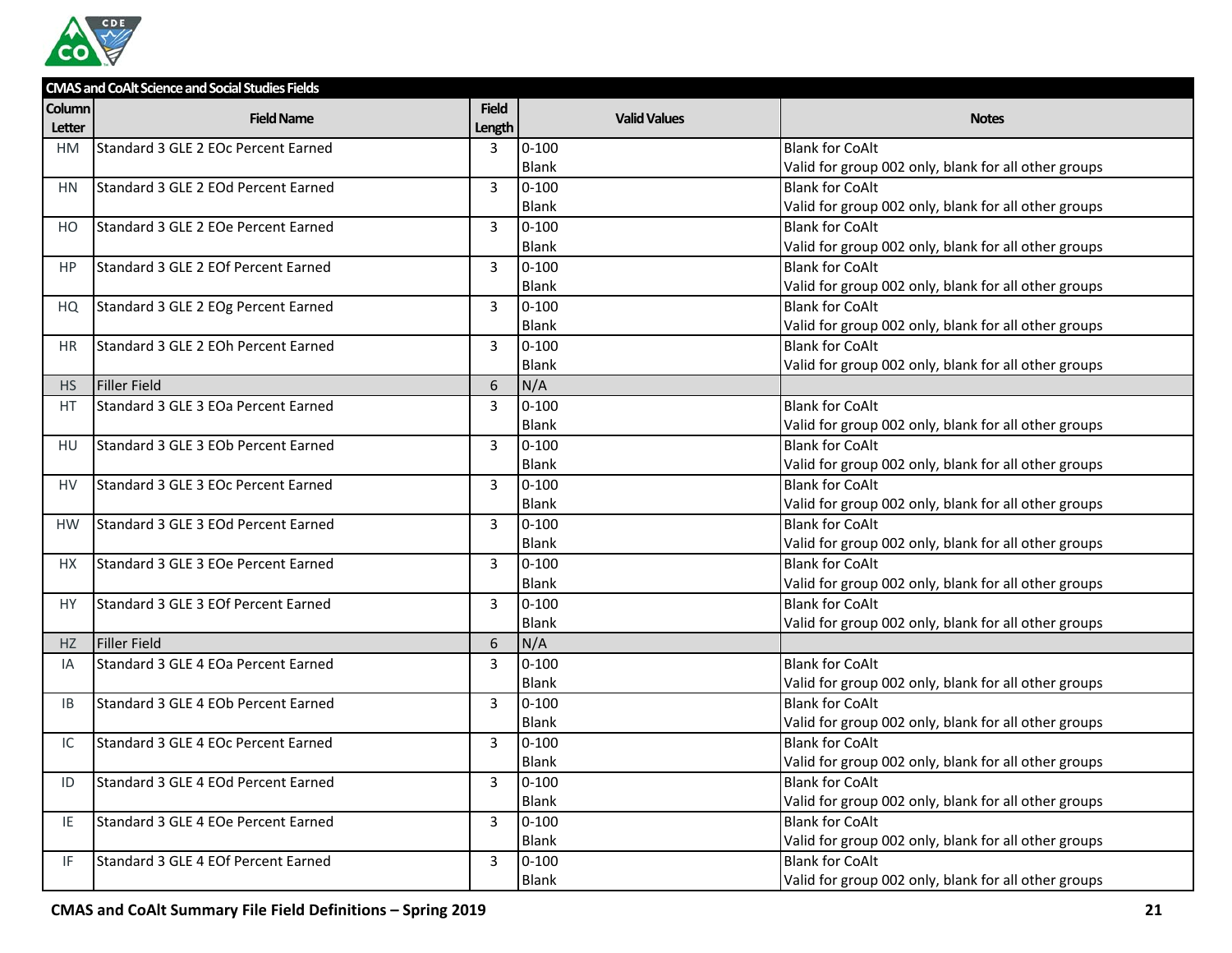

|               | <b>CMAS and CoAlt Science and Social Studies Fields</b> |                 |                     |                                                      |  |  |
|---------------|---------------------------------------------------------|-----------------|---------------------|------------------------------------------------------|--|--|
| <b>Column</b> | <b>Field Name</b>                                       | <b>Field</b>    | <b>Valid Values</b> | <b>Notes</b>                                         |  |  |
| Letter        |                                                         | Length          |                     |                                                      |  |  |
| IG            | <b>Filler Field</b>                                     | 6               | N/A                 |                                                      |  |  |
| IH.           | Standard 3 GLE 5 EOa Percent Earned                     | $\overline{3}$  | $0 - 100$           | <b>Blank for CoAlt</b>                               |  |  |
|               |                                                         |                 | <b>Blank</b>        | Valid for group 002 only, blank for all other groups |  |  |
| $\mathbb{I}$  | Standard 3 GLE 5 EOb Percent Earned                     | $\overline{3}$  | $0 - 100$           | <b>Blank for CoAlt</b>                               |  |  |
|               |                                                         |                 | <b>Blank</b>        | Valid for group 002 only, blank for all other groups |  |  |
| IJ            | Standard 3 GLE 5 EOc Percent Earned                     | $\overline{3}$  | $0 - 100$           | <b>Blank for CoAlt</b>                               |  |  |
|               |                                                         |                 | Blank               | Valid for group 002 only, blank for all other groups |  |  |
| IK            | Standard 3 GLE 5 EOd Percent Earned                     | $\overline{3}$  | $0 - 100$           | <b>Blank for CoAlt</b>                               |  |  |
|               |                                                         |                 | <b>Blank</b>        | Valid for group 002 only, blank for all other groups |  |  |
| IL            | <b>Filler Field</b>                                     | $6\phantom{1}6$ | N/A                 |                                                      |  |  |
| <b>IM</b>     | Standard 3 GLE 6 EOa Percent Earned                     | $\overline{3}$  | $0 - 100$           | <b>Blank for CoAlt</b>                               |  |  |
|               |                                                         |                 | <b>Blank</b>        | Valid for group 002 only, blank for all other groups |  |  |
| IN            | Standard 3 GLE 6 EOb Percent Earned                     | 3               | $0 - 100$           | <b>Blank for CoAlt</b>                               |  |  |
|               |                                                         |                 | <b>Blank</b>        | Valid for group 002 only, blank for all other groups |  |  |
| IO.           | Standard 3 GLE 6 EOc Percent Earned                     | $\mathbf{3}$    | $0 - 100$           | <b>Blank for CoAlt</b>                               |  |  |
|               |                                                         |                 | <b>Blank</b>        | Valid for group 002 only, blank for all other groups |  |  |
| IP            | Standard 3 GLE 6 EOd Percent Earned                     | $\overline{3}$  | $0 - 100$           | <b>Blank for CoAlt</b>                               |  |  |
|               |                                                         |                 | <b>Blank</b>        | Valid for group 002 only, blank for all other groups |  |  |
| IQ            | <b>Filler Field</b>                                     | 6               | N/A                 |                                                      |  |  |
| IR.           | Standard 3 GLE 7 EOa Percent Earned                     | $\overline{3}$  | $0 - 100$           | <b>Blank for CoAlt</b>                               |  |  |
|               |                                                         |                 | <b>Blank</b>        | Valid for group 002 only, blank for all other groups |  |  |
| IS.           | Standard 3 GLE 7 EOb Percent Earned                     | 3               | $0 - 100$           | <b>Blank for CoAlt</b>                               |  |  |
|               |                                                         |                 | <b>Blank</b>        | Valid for group 002 only, blank for all other groups |  |  |
| IT            | Standard 3 GLE 7 EOc Percent Earned                     | $\overline{3}$  | $0 - 100$           | <b>Blank for CoAlt</b>                               |  |  |
|               |                                                         |                 | <b>Blank</b>        | Valid for group 002 only, blank for all other groups |  |  |
| IU            | Filler Field                                            | 6               | N/A                 |                                                      |  |  |
| IV            | Standard 4 GLE 1 EOa Percent Earned                     | $\overline{3}$  | $0 - 100$           | <b>Blank for CoAlt</b>                               |  |  |
|               |                                                         |                 | <b>Blank</b>        | Valid for group 002 only, blank for all other groups |  |  |
| IW            | Standard 4 GLE 1 EOb Percent Earned                     | $\overline{3}$  | $0 - 100$           | <b>Blank for CoAlt</b>                               |  |  |
|               |                                                         |                 | Blank               | Valid for group 002 only, blank for all other groups |  |  |
| IX            | Standard 4 GLE 1 EOc Percent Earned                     | $\overline{3}$  | $0 - 100$           | <b>Blank for CoAlt</b>                               |  |  |
|               |                                                         |                 | <b>Blank</b>        | Valid for group 002 only, blank for all other groups |  |  |
| IY            | Standard 4 GLE 1 EOd Percent Earned                     | 3               | $0 - 100$           | <b>Blank for CoAlt</b>                               |  |  |
|               |                                                         |                 | Blank               | Valid for group 002 only, blank for all other groups |  |  |
| IZ            | Standard 4 GLE 1 EOe Percent Earned                     | $\overline{3}$  | $0 - 100$           | <b>Blank for CoAlt</b>                               |  |  |
|               |                                                         |                 | <b>Blank</b>        | Valid for group 002 only, blank for all other groups |  |  |
| <b>JA</b>     | <b>Filler Field</b>                                     | 6               | N/A                 |                                                      |  |  |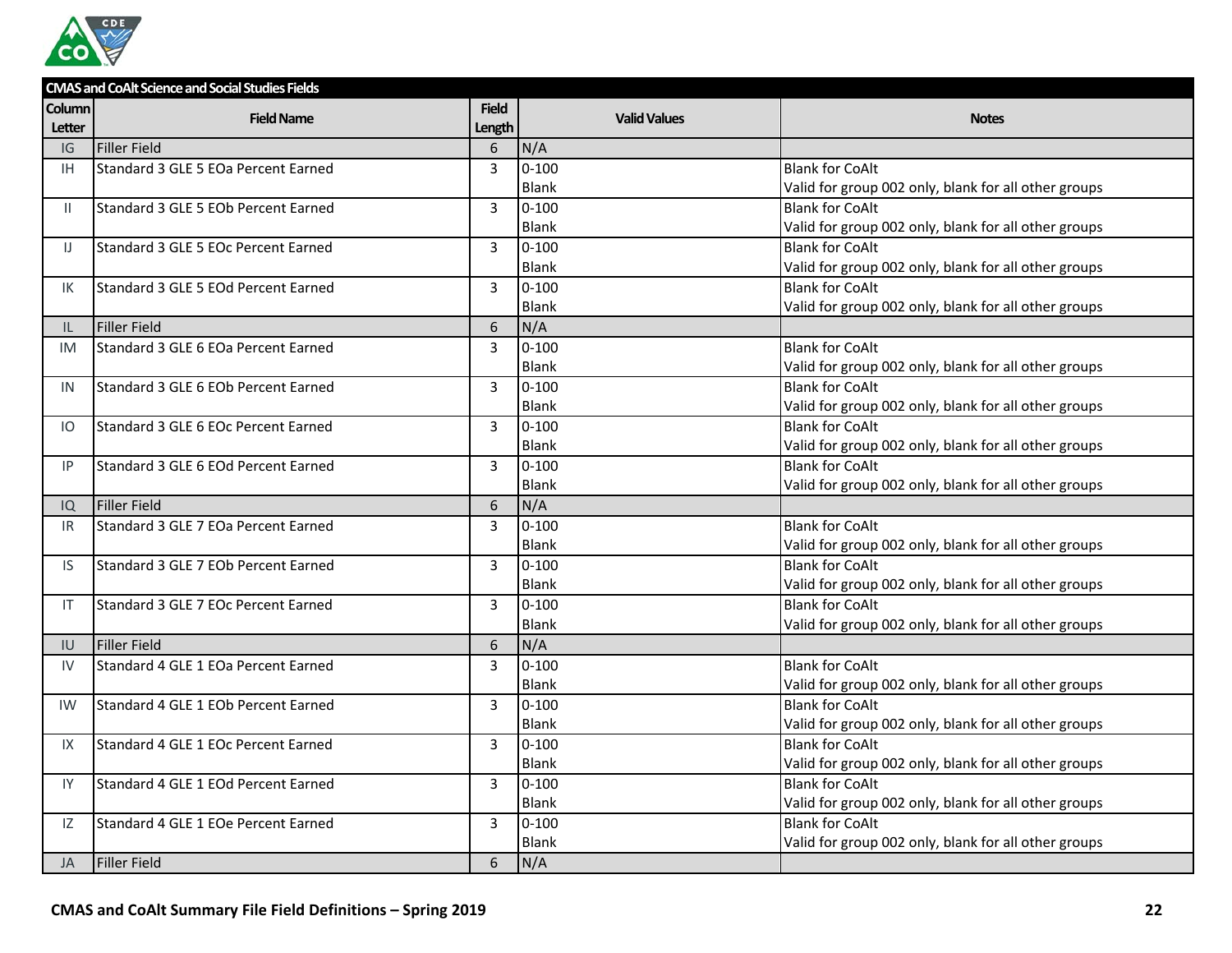

|                                | <b>CMAS and CoAlt Science and Social Studies Fields</b> |                        |                     |                                                      |  |  |
|--------------------------------|---------------------------------------------------------|------------------------|---------------------|------------------------------------------------------|--|--|
| <b>Column</b><br><b>Letter</b> | <b>Field Name</b>                                       | <b>Field</b><br>Length | <b>Valid Values</b> | <b>Notes</b>                                         |  |  |
| JB                             | Standard 4 GLE 2 EOa Percent Earned                     | 3                      | $0 - 100$           | <b>Blank for CoAlt</b>                               |  |  |
|                                |                                                         |                        | Blank               | Valid for group 002 only, blank for all other groups |  |  |
| JC                             | Standard 4 GLE 2 EOb Percent Earned                     | 3                      | $0 - 100$           | <b>Blank for CoAlt</b>                               |  |  |
|                                |                                                         |                        | <b>Blank</b>        | Valid for group 002 only, blank for all other groups |  |  |
| JD                             | Standard 4 GLE 2 EOc Percent Earned                     | 3                      | $0 - 100$           | <b>Blank for CoAlt</b>                               |  |  |
|                                |                                                         |                        | Blank               | Valid for group 002 only, blank for all other groups |  |  |
| JE                             | Standard 4 GLE 2 EOd Percent Earned                     | 3                      | $0 - 100$           | <b>Blank for CoAlt</b>                               |  |  |
|                                |                                                         |                        | <b>Blank</b>        | Valid for group 002 only, blank for all other groups |  |  |
| JF                             | Standard 4 GLE 2 EOe Percent Earned                     | 3                      | $0 - 100$           | <b>Blank for CoAlt</b>                               |  |  |
|                                |                                                         |                        | <b>Blank</b>        | Valid for group 002 only, blank for all other groups |  |  |
| JG                             | Standard 4 GLE 2 EOf Percent Earned                     | 3                      | $0 - 100$           | <b>Blank for CoAlt</b>                               |  |  |
|                                |                                                         |                        | Blank               | Valid for group 002 only, blank for all other groups |  |  |
| JH                             | <b>Filler Field</b>                                     | 6                      | N/A                 |                                                      |  |  |
| JI.                            | Standard 4 GLE 3 EOa Percent Earned                     | 3                      | $0 - 100$           | <b>Blank for CoAlt</b>                               |  |  |
|                                |                                                         |                        | <b>Blank</b>        | Valid for group 002 only, blank for all other groups |  |  |
| IJ                             | Standard 4 GLE 3 EOb Percent Earned                     | 3                      | $0 - 100$           | <b>Blank for CoAlt</b>                               |  |  |
|                                |                                                         |                        | <b>Blank</b>        | Valid for group 002 only, blank for all other groups |  |  |
| JK                             | Standard 4 GLE 3 EOc Percent Earned                     | 3                      | $0 - 100$           | <b>Blank for CoAlt</b>                               |  |  |
|                                |                                                         |                        | <b>Blank</b>        | Valid for group 002 only, blank for all other groups |  |  |
| JL                             | Standard 4 GLE 3 EOd Percent Earned                     | 3                      | $0 - 100$           | <b>Blank for CoAlt</b>                               |  |  |
|                                |                                                         |                        | <b>Blank</b>        | Valid for group 002 only, blank for all other groups |  |  |
| JM                             | Standard 4 GLE 3 EOe Percent Earned                     | 3                      | $0 - 100$           | <b>Blank for CoAlt</b>                               |  |  |
|                                |                                                         |                        | <b>Blank</b>        | Valid for group 002 only, blank for all other groups |  |  |
| <b>JN</b>                      | <b>Filler Field</b>                                     | 6                      | N/A                 |                                                      |  |  |
| JO                             | Item Response Percent of Average Points Earned          | 300                    | $0 - 100$           | <b>Blank for CoAlt</b>                               |  |  |
|                                |                                                         |                        | Blank               | Valid for group 002 only, blank for all other groups |  |  |
| JP.                            | Filler                                                  | 300                    | N/A                 |                                                      |  |  |
| JQ                             | Filler                                                  | 3                      | N/A                 |                                                      |  |  |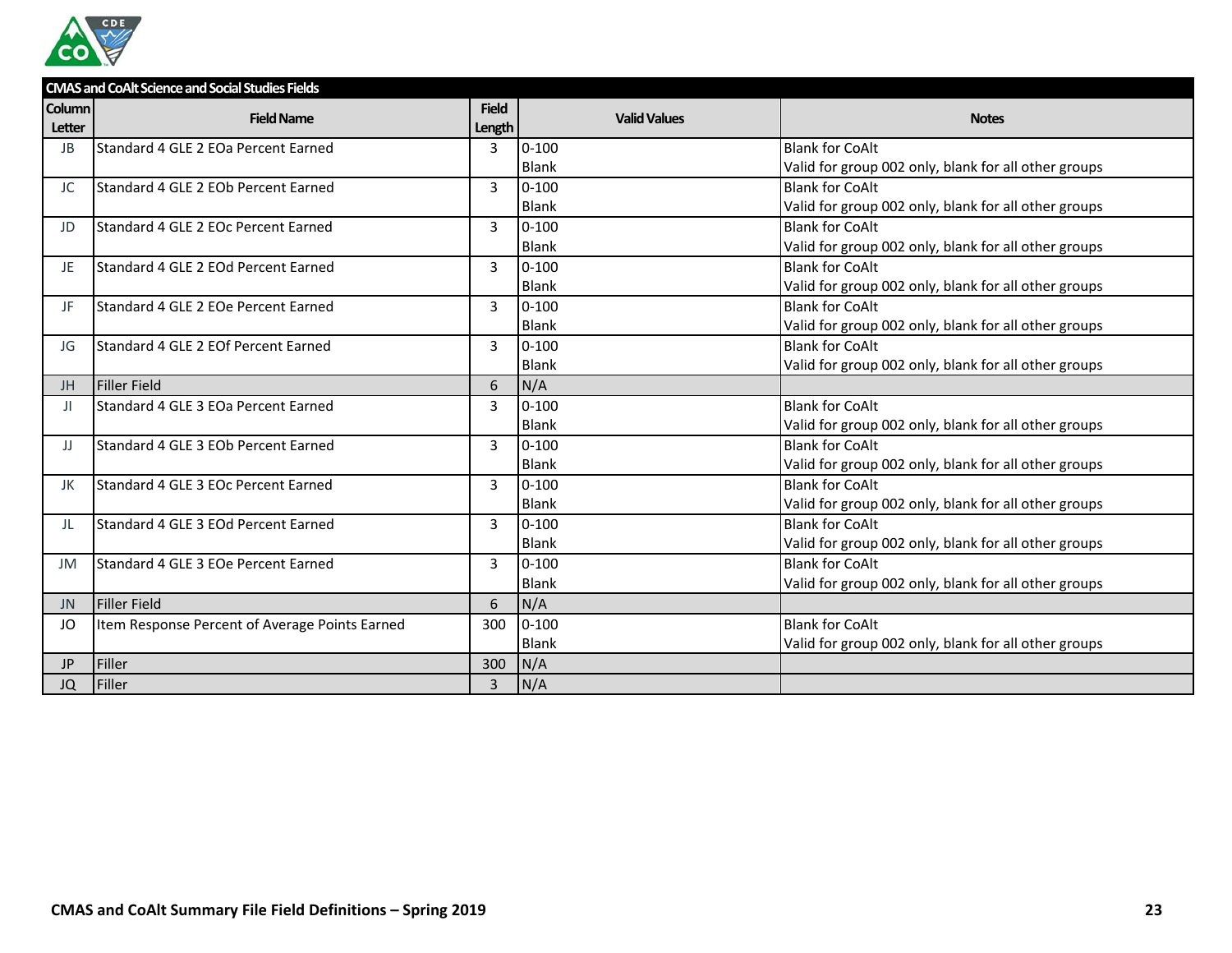

|                                | CMAS Math, ELA, and CSLA Fields              |                |                     |                                                                                                      |  |  |
|--------------------------------|----------------------------------------------|----------------|---------------------|------------------------------------------------------------------------------------------------------|--|--|
| <b>Column</b><br><b>Letter</b> | <b>Field Name</b>                            | <b>Field</b>   | <b>Valid Values</b> | <b>Notes</b>                                                                                         |  |  |
| AP                             |                                              | Length<br>3    | $0 - 9$             | <b>Blank for Math</b>                                                                                |  |  |
|                                | <b>Reading Mean Scale Score</b>              |                | <b>Blank</b>        | ELA/CSLA: blank for group 001 only, display value for all other                                      |  |  |
|                                |                                              |                |                     | groups                                                                                               |  |  |
| AQ                             | <b>Writing Percent Earned</b>                | $\overline{3}$ | $0 - 9$             | <b>Blank for Math</b>                                                                                |  |  |
|                                |                                              |                | <b>Blank</b>        | ELA/CSLA: blank for groups 001 and 002, display value for all                                        |  |  |
|                                |                                              |                |                     | other groups                                                                                         |  |  |
|                                |                                              |                |                     |                                                                                                      |  |  |
| AR                             | Subclaim 1 Percent Earned                    | $\overline{3}$ | $0 - 9$             | Valid for groups A02, B02 only, blank for all other groups                                           |  |  |
|                                |                                              |                | <b>Blank</b>        | ELA or CSLA standard is Reading-RL                                                                   |  |  |
|                                |                                              |                |                     | Math standard is Major Content                                                                       |  |  |
| AS                             | Subclaim 2 Percent Earned                    | $\overline{3}$ | $0 - 9$             | Valid for groups A02, B02 only, blank for all other groups                                           |  |  |
|                                |                                              |                | Blank               | ELA or CSLA standard is Reading-RI                                                                   |  |  |
|                                |                                              |                |                     | Math standard is Supporting Content                                                                  |  |  |
| AT                             | Subclaim 3 Percent Earned                    | $\overline{3}$ | $0 - 9$             | Valid for groups A02, B02 only, blank for all other groups                                           |  |  |
|                                |                                              |                | <b>Blank</b>        | ELA or CSLA standard is Reading-RV                                                                   |  |  |
|                                |                                              |                |                     | Math standard is Reasoning                                                                           |  |  |
| AU                             | Subclaim 4 Percent Earned                    | 3              | $0 - 9$             | Valid for groups A02, B02 only, blank for all other groups                                           |  |  |
|                                |                                              |                | <b>Blank</b>        | ELA or CSLA standard is Writing-WE                                                                   |  |  |
|                                |                                              |                |                     | Math standard is Modeling                                                                            |  |  |
| AV                             | Subclaim 5 Percent Earned                    | $\overline{3}$ | $0 - 9$             | Valid for groups A02, B02 only, blank for all other groups                                           |  |  |
|                                |                                              |                | <b>Blank</b>        | ELA or CSLA standard is Writing-WKL                                                                  |  |  |
| <b>AW</b>                      | PCR 1 and 2 Points 0-5+ String               | 36             | $0 - 9$             | <b>Blank for Math</b>                                                                                |  |  |
|                                |                                              |                | <b>Blank</b>        | Valid for group 002 only, blank for all other groups                                                 |  |  |
|                                |                                              |                |                     | Distribution of earned PCR points (0, 1, 2, 3, 4, 5+). This is                                       |  |  |
|                                |                                              |                |                     | displayed on the Evidence Statement Analysis.                                                        |  |  |
| AX                             | Writing Subset Aggregation Percent Earned    | 3              | $0 - 9$             | Valid for groups A02 and B02 only, blank for all other groups                                        |  |  |
|                                |                                              |                | <b>Blank</b>        |                                                                                                      |  |  |
| AY                             | Subclaim 1 Subset Aggregation Percent Earned | 3              | $0 - 9$             | Valid for groups A02 and B02 only, blank for all other groups                                        |  |  |
|                                |                                              |                | <b>Blank</b>        | This is the vertical line on the Student Performance Report that                                     |  |  |
|                                |                                              |                |                     | represents the average of students who just crossed into the                                         |  |  |
|                                |                                              | $\overline{3}$ | $0-9$               | Met Expectations performance level.<br>Valid for groups A02 and B02 only, blank for all other groups |  |  |
| AZ                             | Subclaim 2 Subset Aggregation Percent Earned |                | <b>Blank</b>        | This is the vertical line on the Student Performance Report that                                     |  |  |
|                                |                                              |                |                     | represents the average of students who just crossed into the                                         |  |  |
|                                |                                              |                |                     | Met Expectations performance level.                                                                  |  |  |
|                                |                                              |                |                     |                                                                                                      |  |  |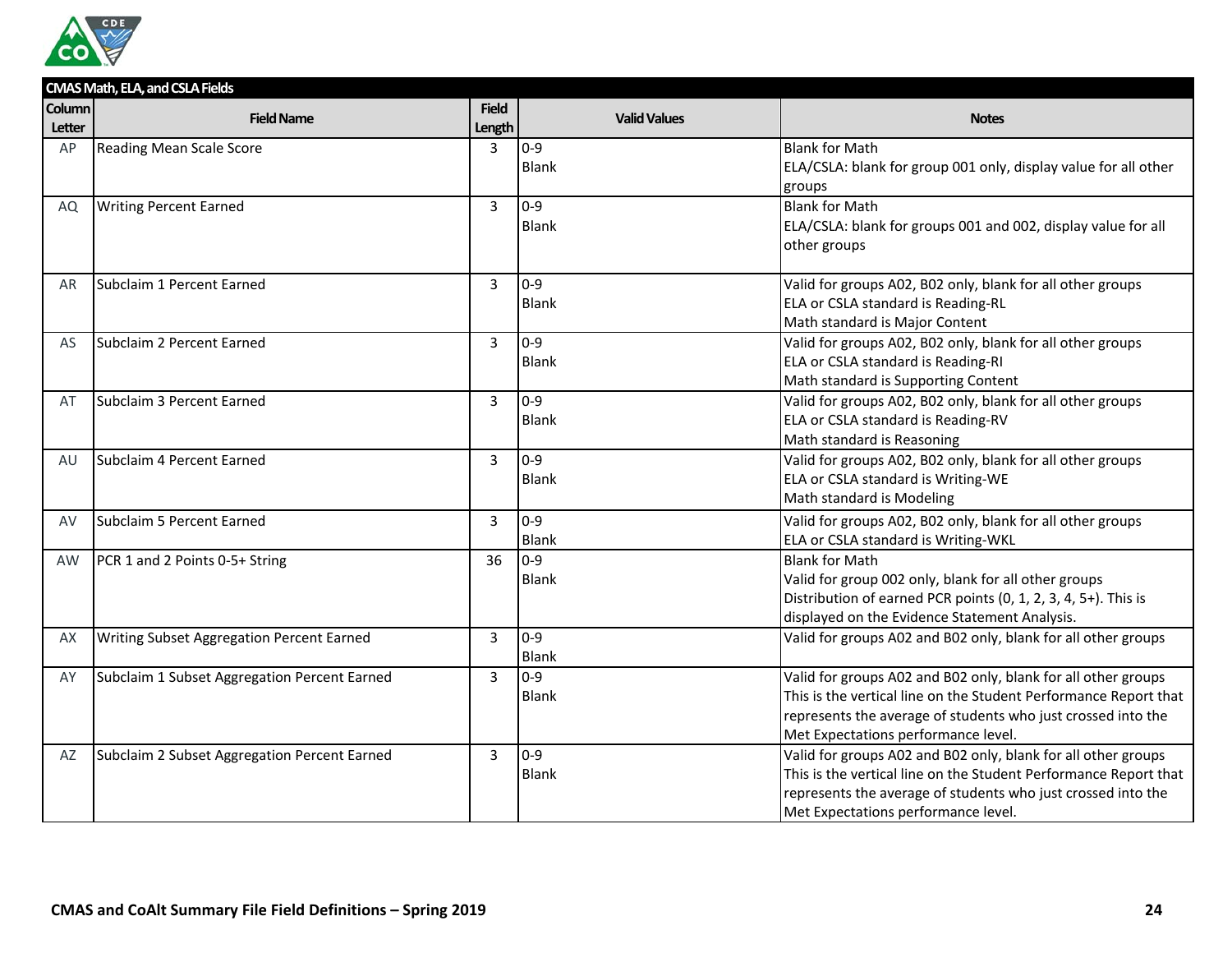

|                  | CMAS Math, ELA, and CSLA Fields                 |                        |                         |                                                                                                                                                                                                                                          |
|------------------|-------------------------------------------------|------------------------|-------------------------|------------------------------------------------------------------------------------------------------------------------------------------------------------------------------------------------------------------------------------------|
| Column<br>Letter | <b>Field Name</b>                               | <b>Field</b><br>Length | <b>Valid Values</b>     | <b>Notes</b>                                                                                                                                                                                                                             |
| BA               | Subclaim 3 Subset Aggregation Percent Earned    | 3                      | $0 - 9$<br><b>Blank</b> | Valid for groups A02 and B02 only, blank for all other groups<br>This is the vertical line on the Student Performance Report that<br>represents the average of students who just crossed into the<br>Met Expectations performance level. |
| <b>BB</b>        | Subclaim 4 Subset Aggregation Percent Earned    | $\overline{3}$         | $0 - 9$<br><b>Blank</b> | Valid for groups A02 and B02 only, blank for all other groups<br>This is the vertical line on the Student Performance Report that<br>represents the average of students who just crossed into the<br>Met Expectations performance level. |
| BC               | Subclaim 5 Subset Aggregation Percent Earned    | 3                      | $0 - 9$<br><b>Blank</b> | Valid for groups A02 and B02 only, blank for all other groups<br>This is the vertical line on the Student Performance Report that<br>represents the average of students who just crossed into the<br>Met Expectations performance level. |
| <b>BD</b>        | Domain 1 Cluster/COS 1 Percent of Points Earned | 3                      | $0 - 9$<br><b>Blank</b> | Valid for groups A02 and B02 only, blank for all other groups                                                                                                                                                                            |
| <b>BE</b>        | Domain 1 Cluster/COS 2 Percent of Points Earned | $\overline{3}$         | $0 - 9$<br><b>Blank</b> | Valid for groups A02 and B02 only, blank for all other groups                                                                                                                                                                            |
| <b>BF</b>        | Domain 1 Cluster/COS 3 Percent of Points Earned | $\overline{3}$         | $0 - 9$<br><b>Blank</b> | Valid for groups A02 and B02 only, blank for all other groups                                                                                                                                                                            |
| <b>BG</b>        | Domain 1 Cluster/COS 4 Percent of Points Earned | 3                      | $0 - 9$<br><b>Blank</b> | Valid for groups A02 and B02 only, blank for all other groups                                                                                                                                                                            |
| <b>BH</b>        | Domain 2 Cluster/COS 1 Percent of Points Earned | $\overline{3}$         | $0 - 9$<br><b>Blank</b> | Valid for groups A02 and B02 only, blank for all other groups                                                                                                                                                                            |
| BI               | Domain 2 Cluster/COS 2 Percent of Points Earned | 3                      | $0 - 9$<br>Blank        | Valid for groups A02 and B02 only, blank for all other groups                                                                                                                                                                            |
| <b>BJ</b>        | Domain 2 Cluster/COS 3 Percent of Points Earned | 3                      | $0 - 9$<br><b>Blank</b> | Valid for groups A02 and B02 only, blank for all other groups                                                                                                                                                                            |
| <b>BK</b>        | Domain 2 Cluster/COS 4 Percent of Points Earned | $\overline{3}$         | $0 - 9$<br><b>Blank</b> | Valid for groups A02 and B02 only, blank for all other groups                                                                                                                                                                            |
| BL               | Domain 3 Cluster/COS 1 Percent of Points Earned | $\overline{3}$         | $0 - 9$<br><b>Blank</b> | Valid for groups A02 and B02 only, blank for all other groups                                                                                                                                                                            |
| <b>BM</b>        | Domain 3 Cluster/COS 2 Percent of Points Earned | $\overline{3}$         | $0 - 9$<br><b>Blank</b> | Valid for groups A02 and B02 only, blank for all other groups                                                                                                                                                                            |
| BN               | Domain 3 Cluster/COS 3 Percent of Points Earned | $\overline{3}$         | $0 - 9$<br><b>Blank</b> | Valid for groups A02 and B02 only, blank for all other groups                                                                                                                                                                            |
| <b>BO</b>        | Domain 3 Cluster/COS 4 Percent of Points Earned | $\overline{3}$         | $0 - 9$<br><b>Blank</b> | Valid for groups A02 and B02 only, blank for all other groups                                                                                                                                                                            |
| <b>BP</b>        | Domain 4 Cluster/COS 1 Percent of Points Earned | 3                      | $0 - 9$<br><b>Blank</b> | Valid for groups A02 and B02 only, blank for all other groups                                                                                                                                                                            |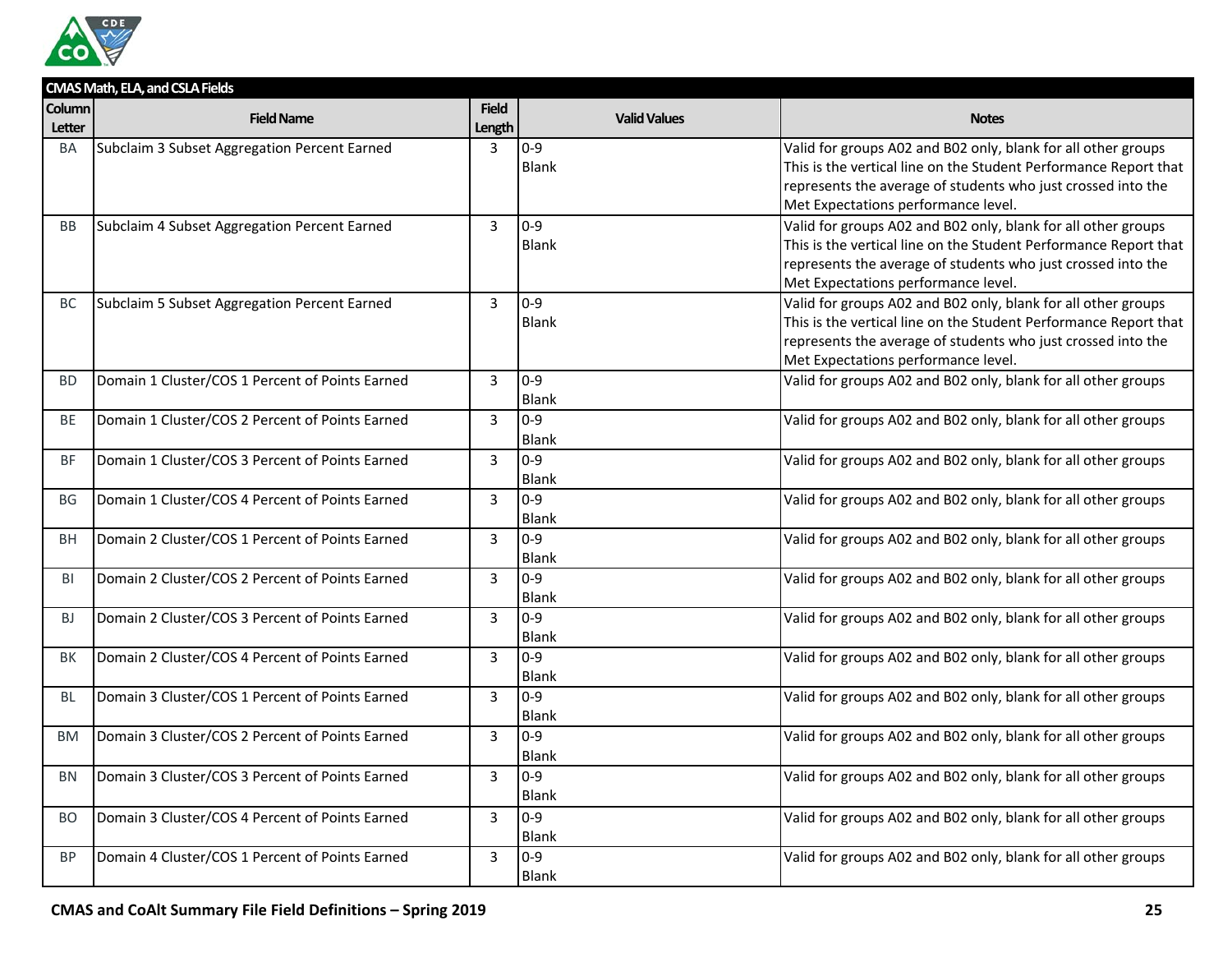

|               | CMAS Math, ELA, and CSLA Fields                 |                |                       |                                                               |  |  |  |
|---------------|-------------------------------------------------|----------------|-----------------------|---------------------------------------------------------------|--|--|--|
| <b>Column</b> | <b>Field Name</b>                               | <b>Field</b>   | <b>Valid Values</b>   | <b>Notes</b>                                                  |  |  |  |
| Letter        |                                                 | Length         |                       |                                                               |  |  |  |
| <b>BQ</b>     | Domain 4 Cluster/COS 2 Percent of Points Earned | 3              | $0 - 9$               | Valid for groups A02 and B02 only, blank for all other groups |  |  |  |
|               |                                                 |                | Blank                 |                                                               |  |  |  |
| <b>BR</b>     | Domain 4 Cluster/COS 3 Percent of Points Earned | 3              | $0-9$<br><b>Blank</b> | Valid for groups A02 and B02 only, blank for all other groups |  |  |  |
|               |                                                 |                | $0 - 9$               |                                                               |  |  |  |
| <b>BS</b>     | Domain 4 Cluster/COS 4 Percent of Points Earned | 3              | <b>Blank</b>          | Valid for groups A02 and B02 only, blank for all other groups |  |  |  |
| <b>BT</b>     | Domain 4 Cluster/COS 5 Percent of Points Earned | 3              | $0 - 9$               | Valid for groups A02 and B02 only, blank for all other groups |  |  |  |
|               |                                                 |                | <b>Blank</b>          |                                                               |  |  |  |
| <b>BU</b>     | Domain 4 Cluster/COS 6 Percent of Points Earned | 3              | $0 - 9$               | Valid for groups A02 and B02 only, blank for all other groups |  |  |  |
|               |                                                 |                | Blank                 |                                                               |  |  |  |
| BV            | Domain 5 Cluster/COS 1 Percent of Points Earned | 3              | $0-9$                 | Valid for groups A02 and B02 only, blank for all other groups |  |  |  |
|               |                                                 |                | Blank                 |                                                               |  |  |  |
| <b>BW</b>     | Domain 5 Cluster/COS 2 Percent of Points Earned | 3              | $0-9$                 | Valid for groups A02 and B02 only, blank for all other groups |  |  |  |
|               |                                                 |                | <b>Blank</b>          |                                                               |  |  |  |
| BX            | Domain 5 Cluster/COS 3 Percent of Points Earned | 3              | $0 - 9$               | Valid for groups A02 and B02 only, blank for all other groups |  |  |  |
|               |                                                 |                | Blank                 |                                                               |  |  |  |
| BY            | Domain 5 Cluster/COS 4 Percent of Points Earned | 3              | $0-9$                 | Valid for groups A02 and B02 only, blank for all other groups |  |  |  |
|               |                                                 |                | Blank                 |                                                               |  |  |  |
| <b>BZ</b>     | Domain 6 Cluster/COS 1 Percent of Points Earned | $\overline{3}$ | $0 - 9$               | Valid for groups A02 and B02 only, blank for all other groups |  |  |  |
|               |                                                 |                | <b>Blank</b>          |                                                               |  |  |  |
| CA            | Domain 6 Cluster/COS 2 Percent of Points Earned | 3              | $0 - 9$               | Valid for groups A02 and B02 only, blank for all other groups |  |  |  |
|               |                                                 |                | <b>Blank</b>          |                                                               |  |  |  |
| CB            | Domain 6 Cluster/COS 3 Percent of Points Earned | $\overline{3}$ | $0 - 9$               | Valid for groups A02 and B02 only, blank for all other groups |  |  |  |
|               |                                                 |                | Blank                 |                                                               |  |  |  |
| <sub>CC</sub> | Domain 6 Cluster/COS 4 Percent of Points Earned | 3              | $0 - 9$               | Valid for groups A02 and B02 only, blank for all other groups |  |  |  |
|               |                                                 |                | Blank                 |                                                               |  |  |  |
| <b>CD</b>     | Domain 1 Cluster/COS 1 Max Points               | 3              | $0-9$<br><b>Blank</b> | Valid for groups A02 and B02 only, blank for all other groups |  |  |  |
| <b>CE</b>     | Domain 1 Cluster/COS 2 Max Points               | 3              | $0-9$                 | Valid for groups A02 and B02 only, blank for all other groups |  |  |  |
|               |                                                 |                | <b>Blank</b>          |                                                               |  |  |  |
| <b>CF</b>     | Domain 1 Cluster/COS 3 Max Points               | 3              | $0 - 9$               | Valid for groups A02 and B02 only, blank for all other groups |  |  |  |
|               |                                                 |                | <b>Blank</b>          |                                                               |  |  |  |
| CG            | Domain 1 Cluster/COS 4 Max Points               | 3              | $0-9$                 | Valid for groups A02 and B02 only, blank for all other groups |  |  |  |
|               |                                                 |                | <b>Blank</b>          |                                                               |  |  |  |
| <b>CH</b>     | Domain 2 Cluster/COS 1 Max Points               | 3              | $0 - 9$               | Valid for groups A02 and B02 only, blank for all other groups |  |  |  |
|               |                                                 |                | Blank                 |                                                               |  |  |  |
| <b>CI</b>     | Domain 2 Cluster/COS 2 Max Points               | 3              | $0 - 9$               | Valid for groups A02 and B02 only, blank for all other groups |  |  |  |
|               |                                                 |                | Blank                 |                                                               |  |  |  |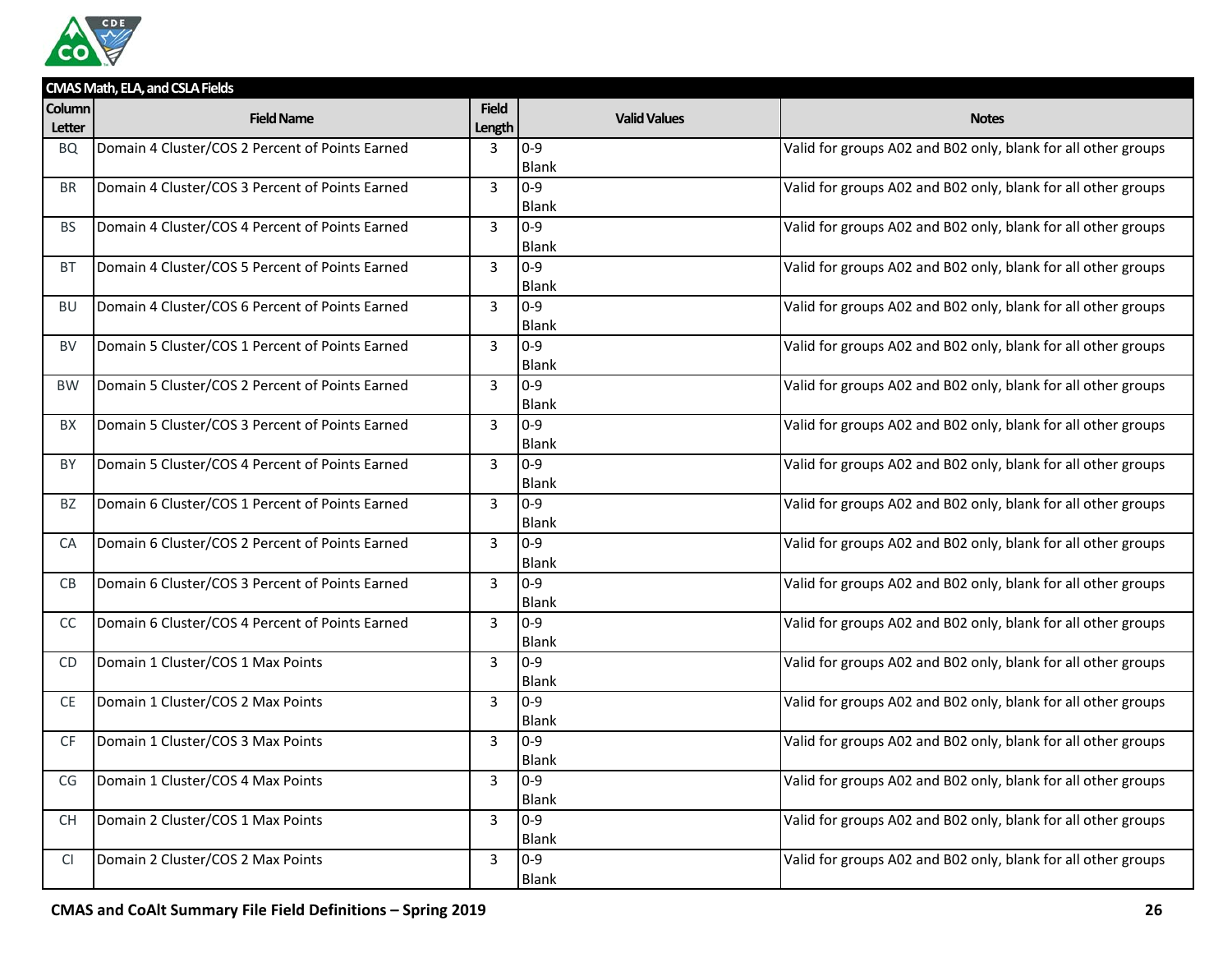

|                         | CMAS Math, ELA, and CSLA Fields   |                        |                     |                                                               |  |  |  |
|-------------------------|-----------------------------------|------------------------|---------------------|---------------------------------------------------------------|--|--|--|
| <b>Column</b><br>Letter | <b>Field Name</b>                 | <b>Field</b><br>Length | <b>Valid Values</b> | <b>Notes</b>                                                  |  |  |  |
| CJ                      | Domain 2 Cluster/COS 3 Max Points | 3                      | $0 - 9$             | Valid for groups A02 and B02 only, blank for all other groups |  |  |  |
|                         |                                   |                        | <b>Blank</b>        |                                                               |  |  |  |
| СK                      | Domain 2 Cluster/COS 4 Max Points | 3                      | $0-9$               | Valid for groups A02 and B02 only, blank for all other groups |  |  |  |
|                         |                                   |                        | <b>Blank</b>        |                                                               |  |  |  |
| CL                      | Domain 3 Cluster/COS 1 Max Points | 3                      | $0 - 9$             | Valid for groups A02 and B02 only, blank for all other groups |  |  |  |
|                         |                                   |                        | <b>Blank</b>        |                                                               |  |  |  |
| <b>CM</b>               | Domain 3 Cluster/COS 2 Max Points | 3                      | $0 - 9$             | Valid for groups A02 and B02 only, blank for all other groups |  |  |  |
|                         |                                   |                        | <b>Blank</b>        |                                                               |  |  |  |
| <b>CN</b>               | Domain 3 Cluster/COS 3 Max Points | 3                      | $0-9$               | Valid for groups A02 and B02 only, blank for all other groups |  |  |  |
|                         |                                   |                        | Blank<br>$0-9$      |                                                               |  |  |  |
| CO                      | Domain 3 Cluster/COS 4 Max Points | 3                      | Blank               | Valid for groups A02 and B02 only, blank for all other groups |  |  |  |
| <b>CP</b>               | Domain 4 Cluster/COS 1 Max Points | 3                      | $0 - 9$             | Valid for groups A02 and B02 only, blank for all other groups |  |  |  |
|                         |                                   |                        | <b>Blank</b>        |                                                               |  |  |  |
| CQ                      | Domain 4 Cluster/COS 2 Max Points | 3                      | $0 - 9$             | Valid for groups A02 and B02 only, blank for all other groups |  |  |  |
|                         |                                   |                        | Blank               |                                                               |  |  |  |
| <b>CR</b>               | Domain 4 Cluster/COS 3 Max Points | 3                      | $0-9$               | Valid for groups A02 and B02 only, blank for all other groups |  |  |  |
|                         |                                   |                        | <b>Blank</b>        |                                                               |  |  |  |
| <b>CS</b>               | Domain 4 Cluster/COS 4 Max Points | 3                      | $0 - 9$             | Valid for groups A02 and B02 only, blank for all other groups |  |  |  |
|                         |                                   |                        | Blank               |                                                               |  |  |  |
| CT                      | Domain 4 Cluster/COS 5 Max Points | 3                      | $0-9$               | Valid for groups A02 and B02 only, blank for all other groups |  |  |  |
|                         |                                   |                        | <b>Blank</b>        |                                                               |  |  |  |
| CU                      | Domain 4 Cluster/COS 6 Max Points | 3                      | $0 - 9$             | Valid for groups A02 and B02 only, blank for all other groups |  |  |  |
|                         |                                   |                        | <b>Blank</b>        |                                                               |  |  |  |
| <b>CV</b>               | Domain 5 Cluster/COS 1 Max Points | 3                      | $0 - 9$<br>Blank    | Valid for groups A02 and B02 only, blank for all other groups |  |  |  |
| <b>CW</b>               | Domain 5 Cluster/COS 2 Max Points | $\overline{3}$         | $0-9$               | Valid for groups A02 and B02 only, blank for all other groups |  |  |  |
|                         |                                   |                        | <b>Blank</b>        |                                                               |  |  |  |
| <b>CX</b>               | Domain 5 Cluster/COS 3 Max Points | 3                      | $0-9$               | Valid for groups A02 and B02 only, blank for all other groups |  |  |  |
|                         |                                   |                        | <b>Blank</b>        |                                                               |  |  |  |
| <b>CY</b>               | Domain 5 Cluster/COS 4 Max Points | 3                      | $0 - 9$             | Valid for groups A02 and B02 only, blank for all other groups |  |  |  |
|                         |                                   |                        | Blank               |                                                               |  |  |  |
| CZ                      | Domain 6 Cluster/COS 1 Max Points | 3                      | $0 - 9$             | Valid for groups A02 and B02 only, blank for all other groups |  |  |  |
|                         |                                   |                        | Blank               |                                                               |  |  |  |
| DA                      | Domain 6 Cluster/COS 2 Max Points | 3                      | $0 - 9$             | Valid for groups A02 and B02 only, blank for all other groups |  |  |  |
|                         |                                   |                        | Blank               |                                                               |  |  |  |
| DB                      | Domain 6 Cluster/COS 3 Max Points | 3                      | $0 - 9$             | Valid for groups A02 and B02 only, blank for all other groups |  |  |  |
|                         |                                   |                        | Blank               |                                                               |  |  |  |